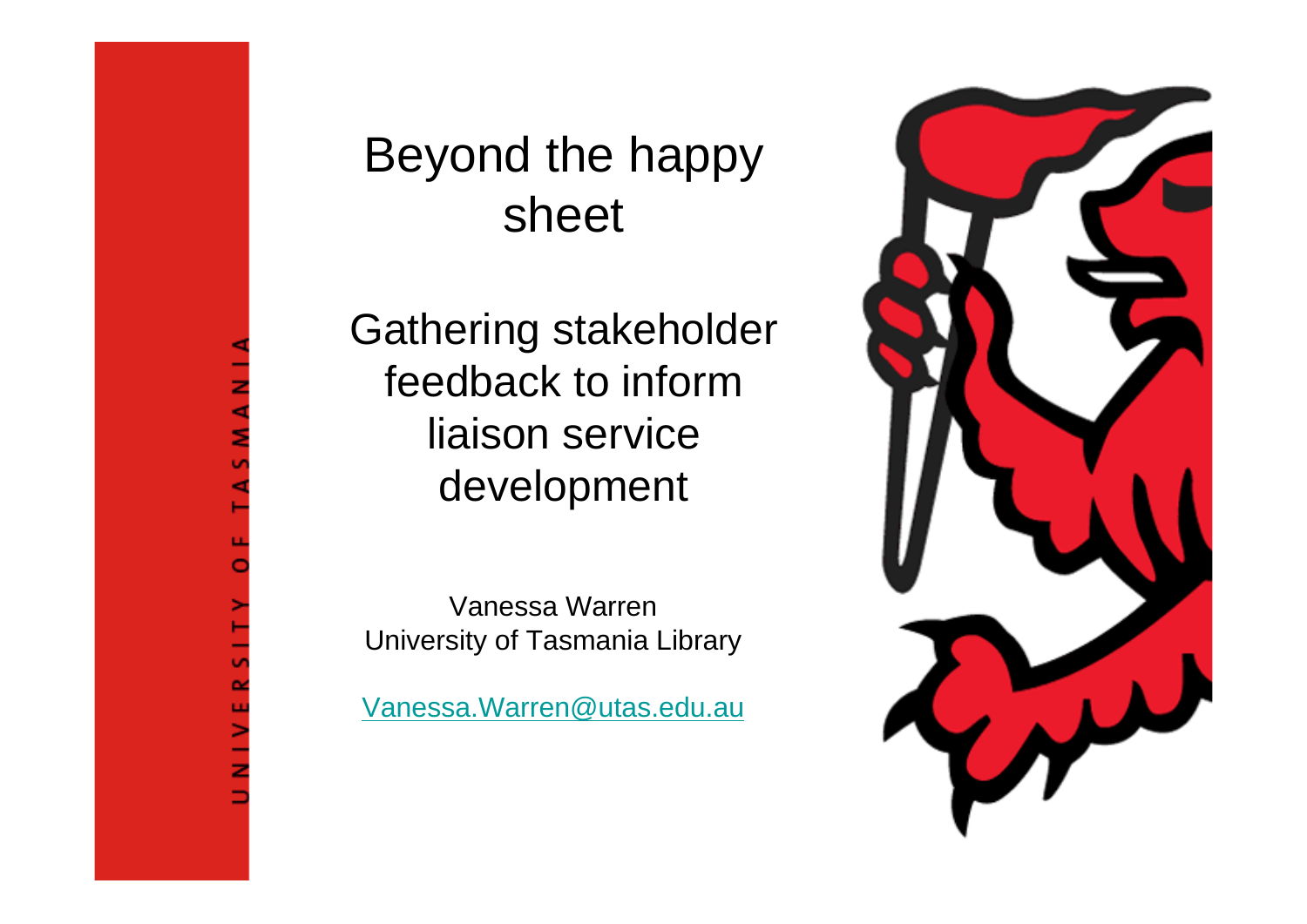

TV OF TASMANIA **TEN 1 DCI** 

## Liaison never stands still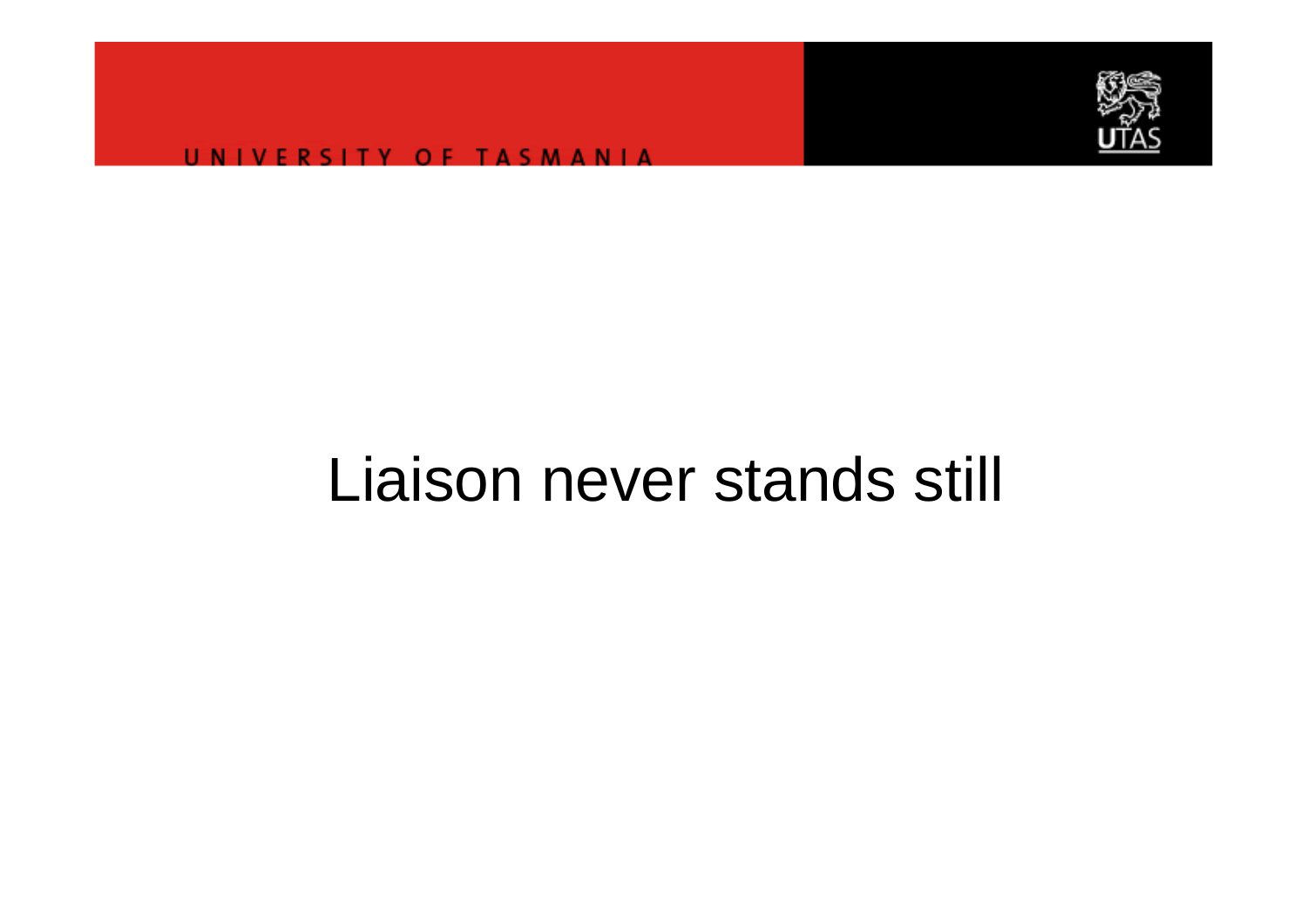

#### UNIVERSITY OF TASMANIA

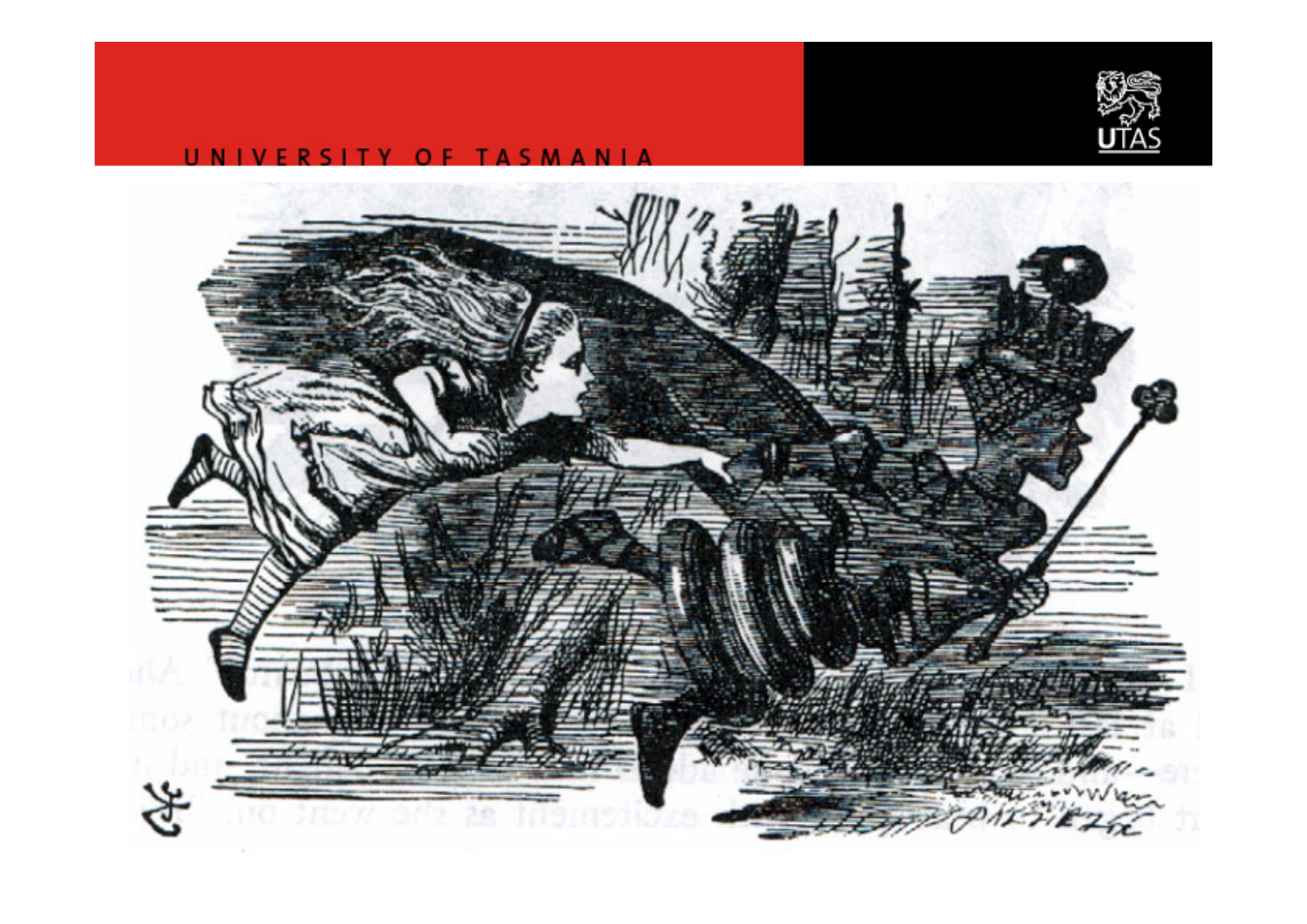

#### ANIA **TEM** C

## Which clients drive change?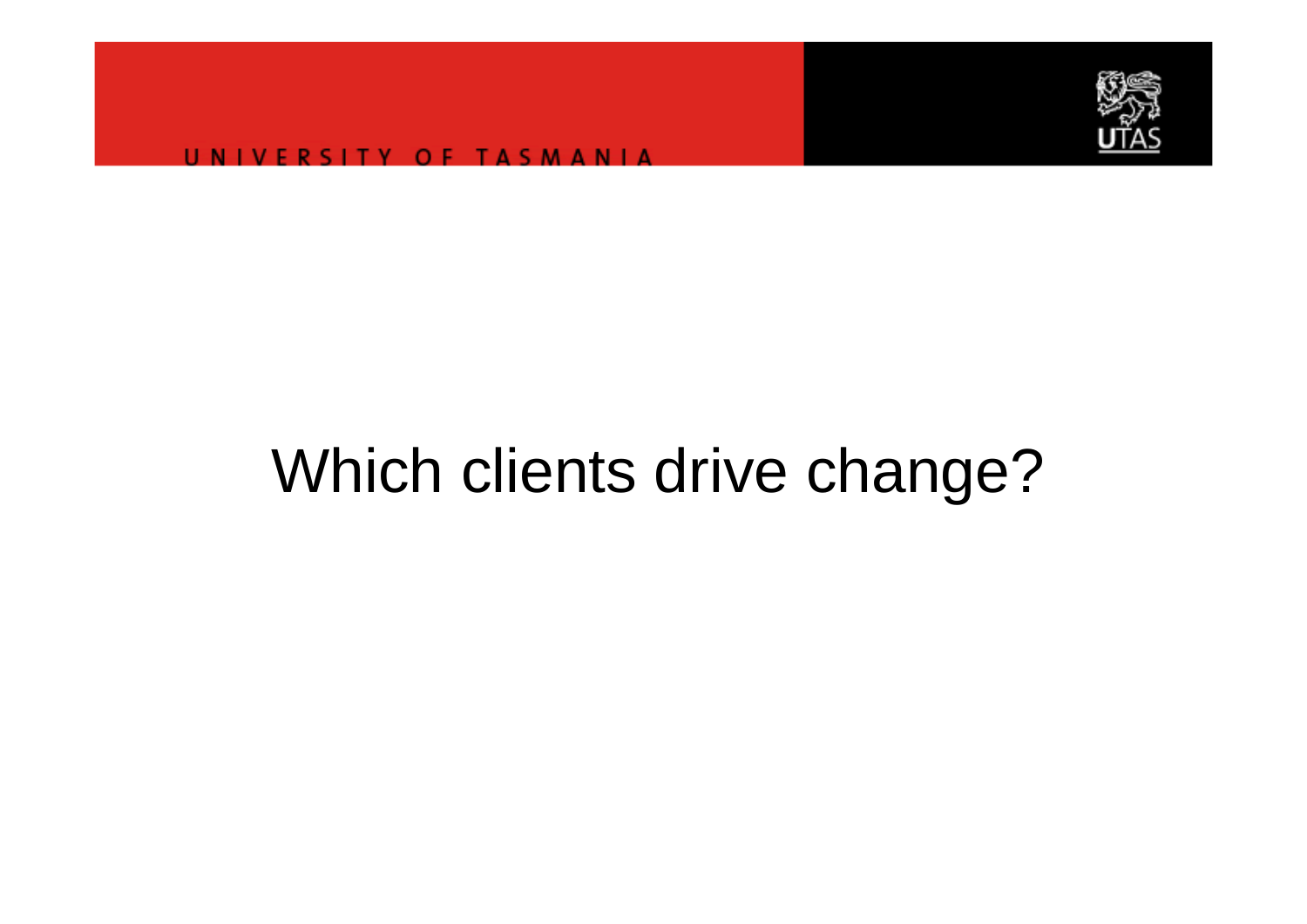

## Academics:

### •inform collections

•long term use

•influence

•research dollars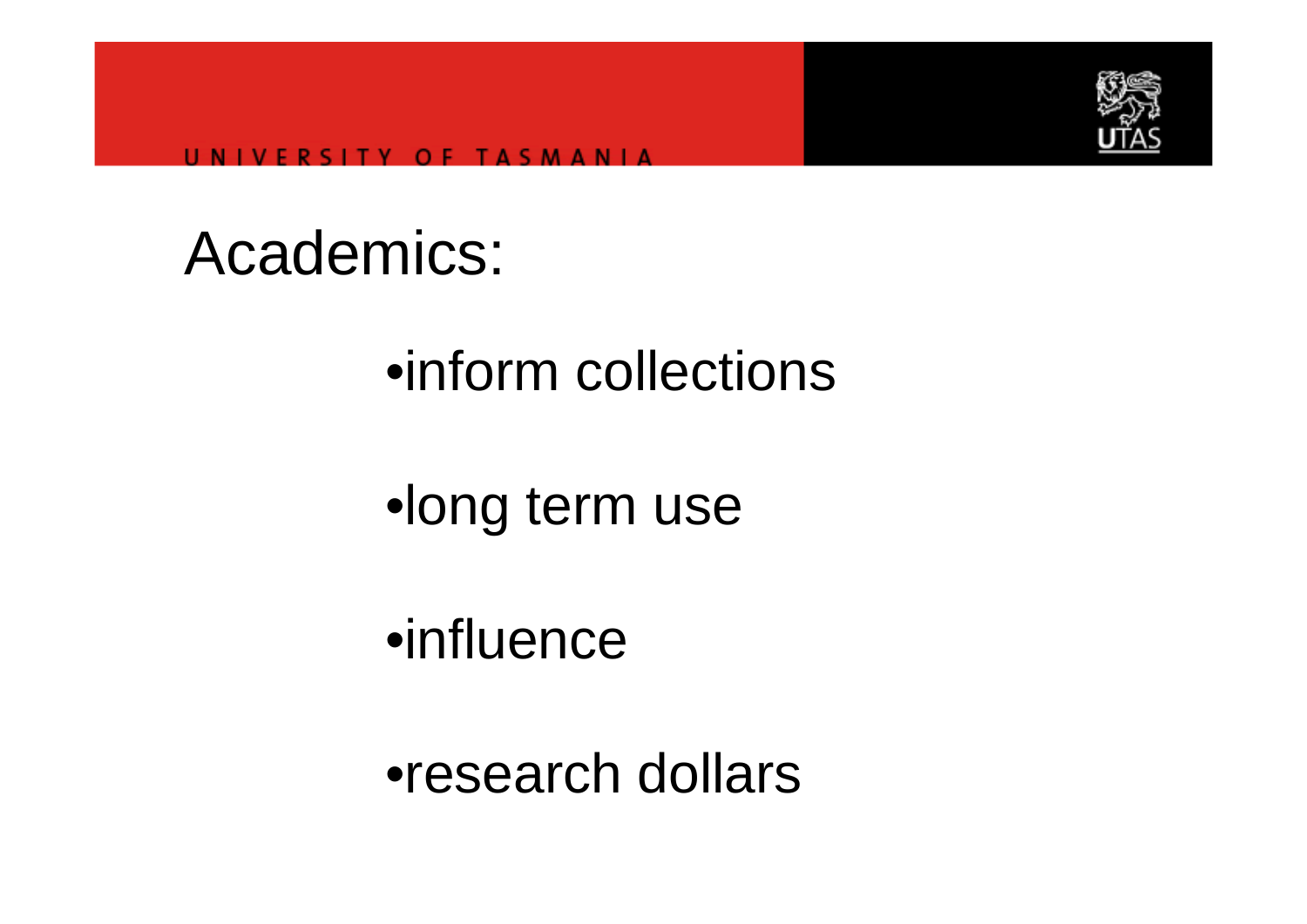#### $N<sub>1</sub>$



### Survey Monkey Easy to create, distribute and manage a large survey

| 4. Services you value - Resources                                                                                    |                |           |                   |               |                         |     |
|----------------------------------------------------------------------------------------------------------------------|----------------|-----------|-------------------|---------------|-------------------------|-----|
| Help us understand what is important to you.                                                                         |                |           |                   |               |                         |     |
|                                                                                                                      |                |           | Add Question Here |               |                         |     |
| Edit Question<br>Move<br>Copy<br>1. Please indicate the importance of the following Library liaison services to you. | Delete         |           |                   |               |                         |     |
|                                                                                                                      | very important | important | neutral           | not important | not at all<br>important | N/A |
| Having a detailed<br>knowledge of discipline-<br>specific information.<br>resources (eg.<br>databases)               |                |           |                   |               |                         |     |
| Ordering new books and<br>journals                                                                                   |                |           |                   |               |                         |     |
| Alerting me to new<br>publications in my field                                                                       |                |           |                   |               |                         |     |
| Setting up RSS or email<br>alerts to be sent to me<br>directly from publishers<br>and databases<br>Providing regular |                |           |                   |               |                         |     |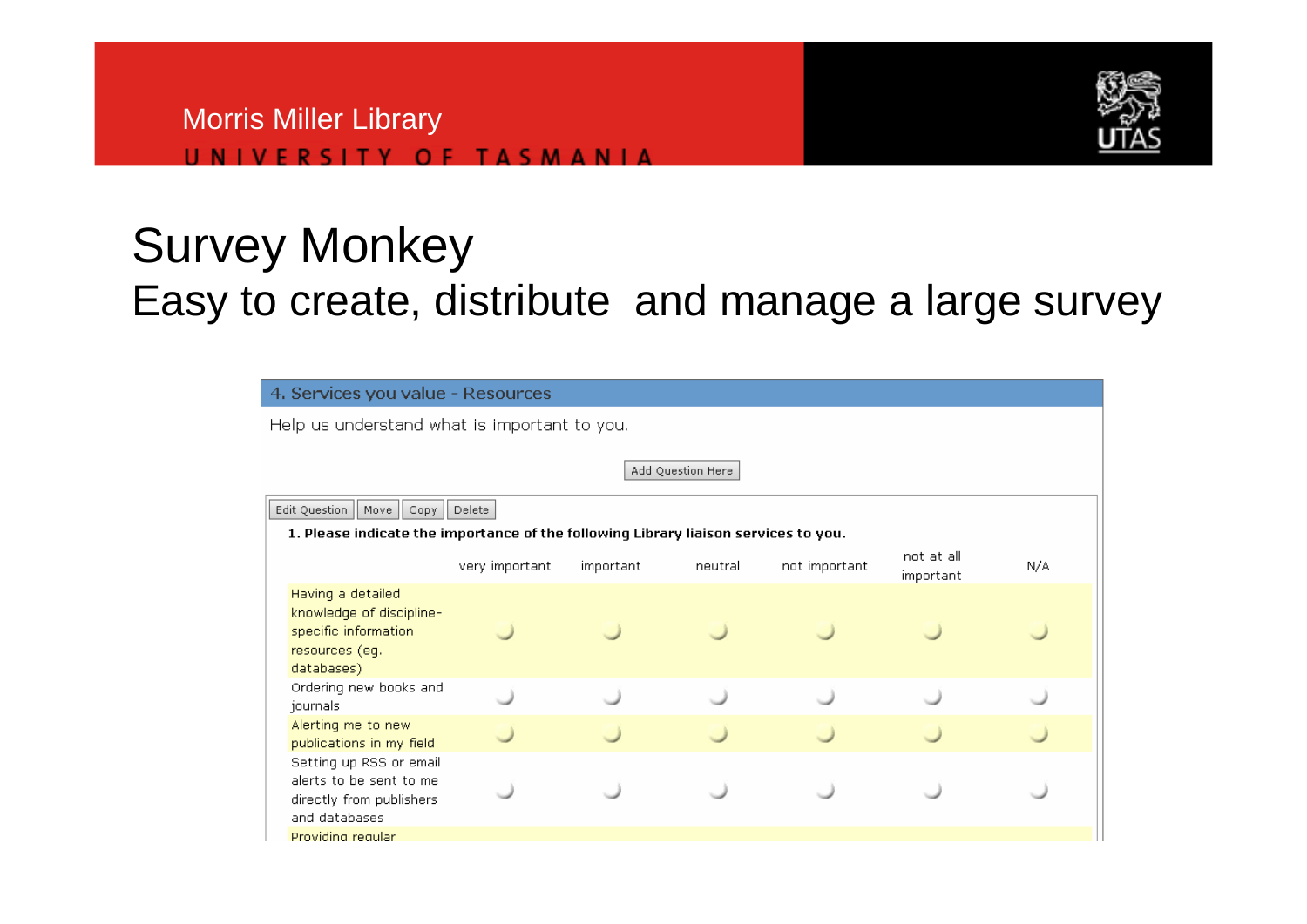

### The art of persuasion

"…important to us that our services provide maximum value…"

"…your opportunity to significantly shape services…"

"…insight and guidance as we seek to understand…"

"…your input in this process is vital…"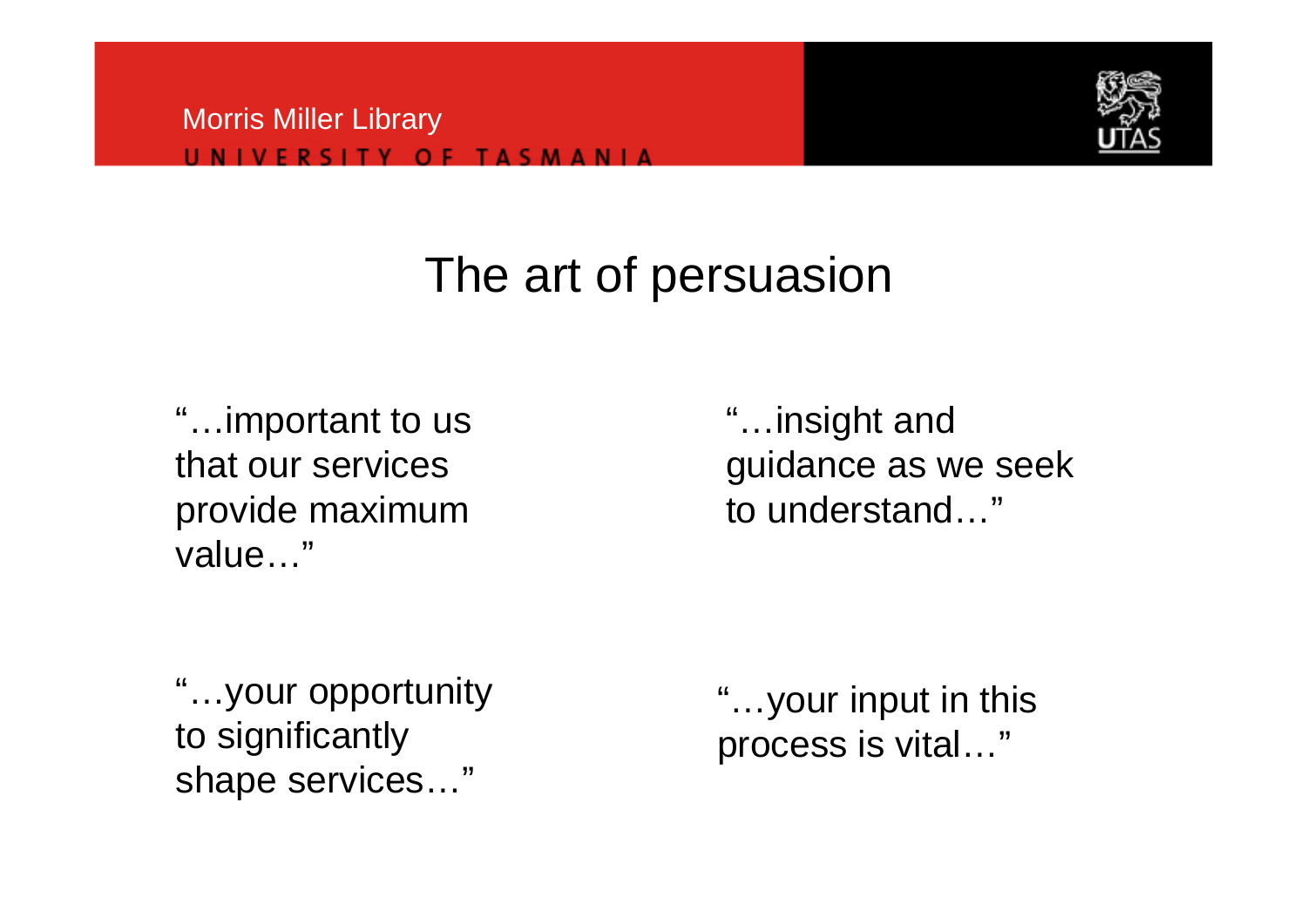

## **Why survey?**

- •Whole-of-Faculty perspective
- •Identify patterns and trends
- •Identify service gaps in client needs
- •Hear some uncomfortable truths
- •Provides data to inform decision making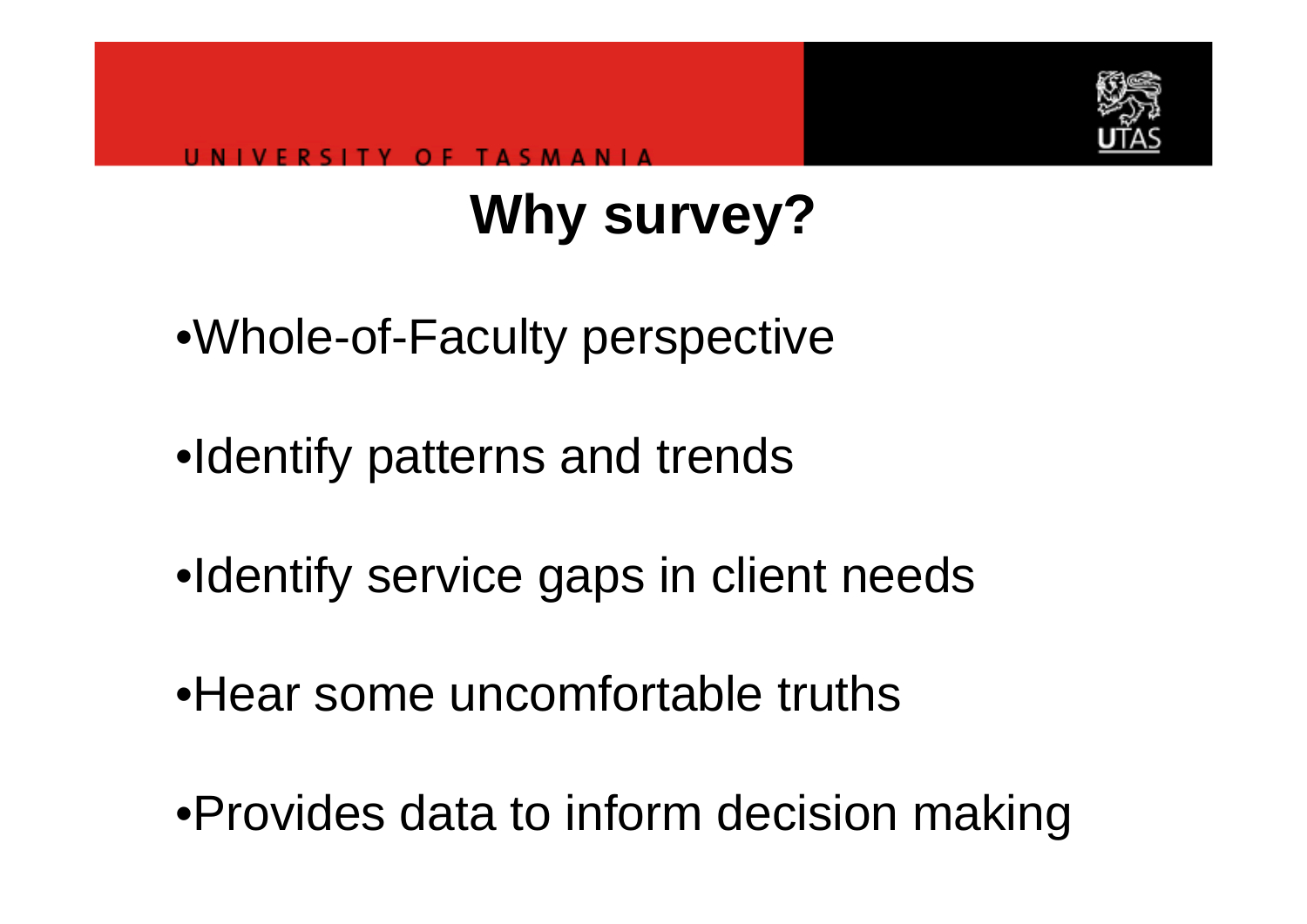

#### **RSITY OF TASMANIA ILM LV**



http://xkcd.com/605/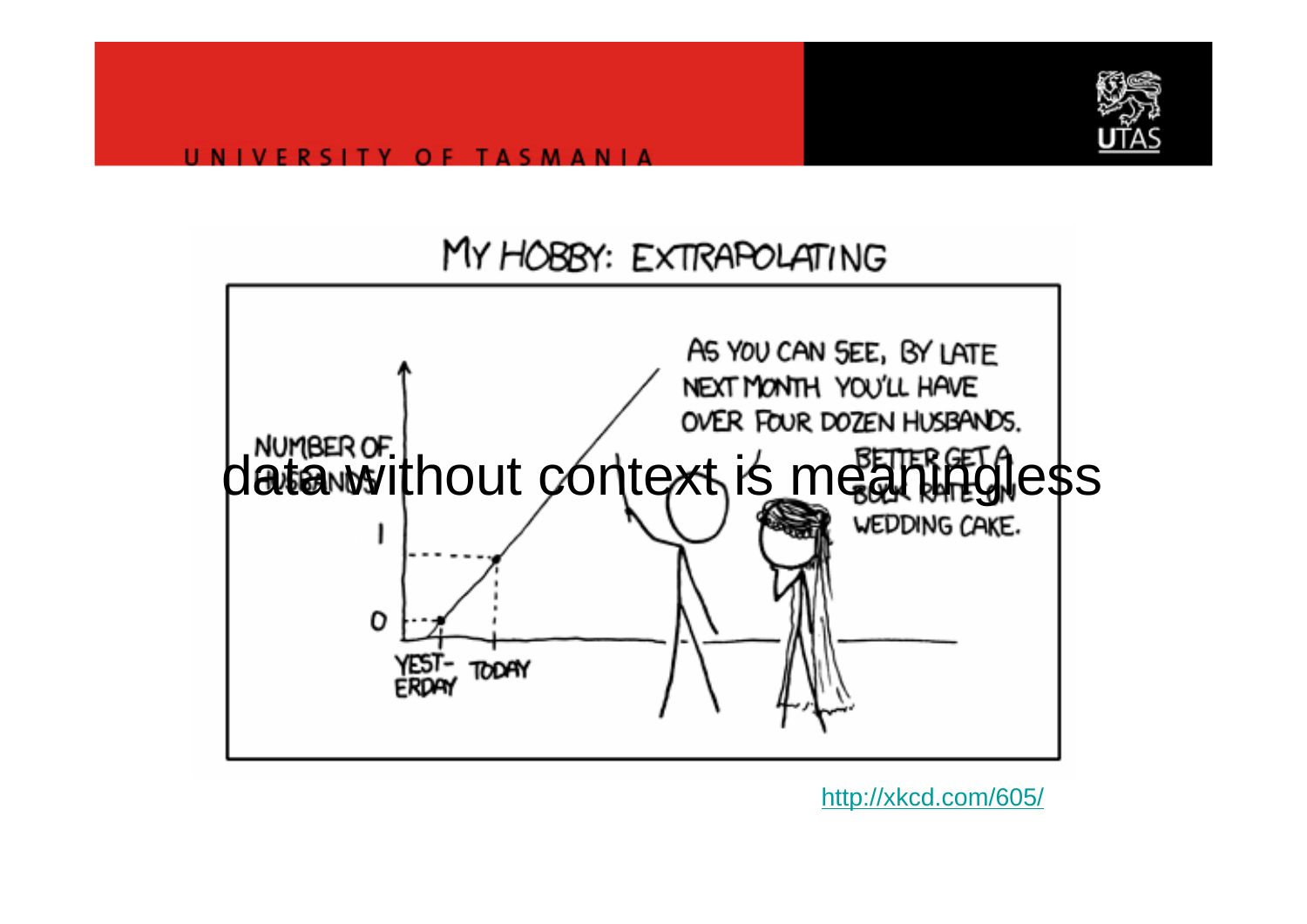

# Rating value

# The importance of liaison services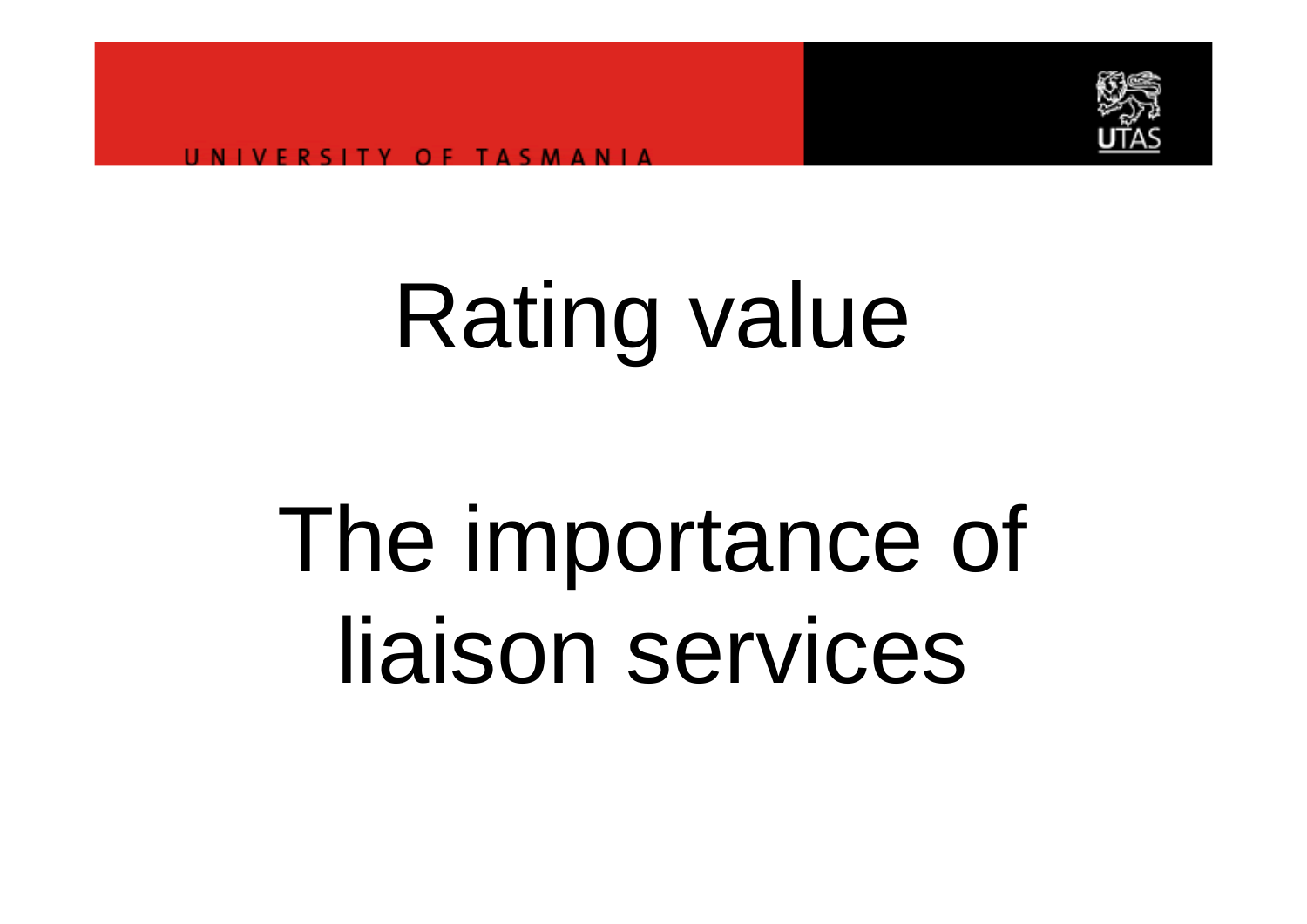#### Q: Overall, how important to [your] School/Faculty teaching, research or other academic activities are the services provided by Liaison Librarians?

#### Faculty response (sample: 18)

|                  | <b>very</b><br>important | important neutral |       | not<br>$\mathsf{import}$ important | not at all |
|------------------|--------------------------|-------------------|-------|------------------------------------|------------|
| please<br>choose | 35.7%                    | 50.0%             | 14.3% | $0.0\%$                            | $0.0\%$    |

85.7%

#### Liaison response (sample: 19)

|                  | <b>very</b><br><b>important</b> | important neutral |          | <b>not</b><br>Important | ∣ not at all<br>$\blacksquare$ important |
|------------------|---------------------------------|-------------------|----------|-------------------------|------------------------------------------|
| please<br>choose | 36.8%                           | 47.4%             | $15.8\%$ | $0.0\%$                 | $0.0\%$                                  |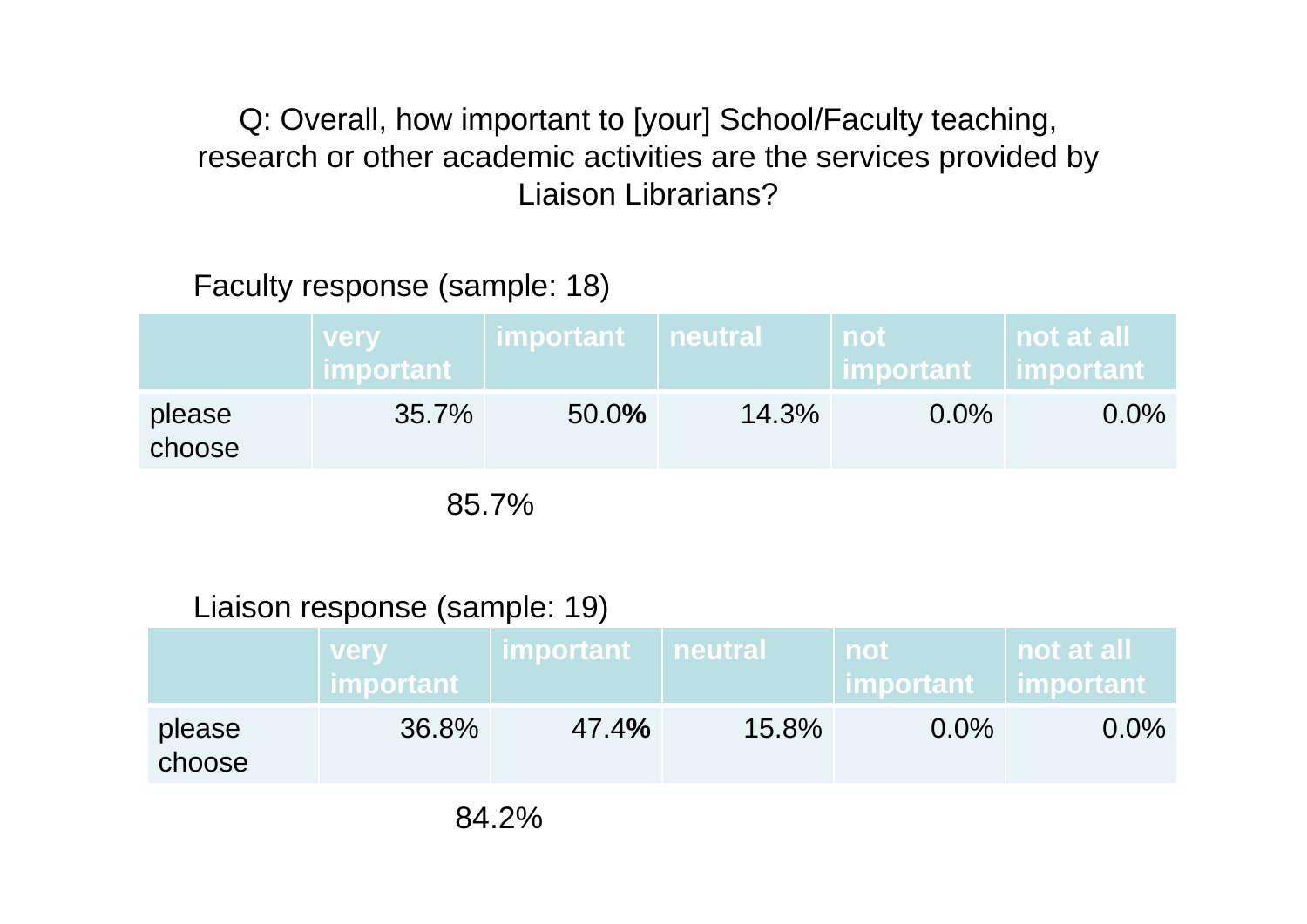### Most important services (Resources)

#### Faculty response **Liaison response**

| <b>Service</b>                                                                                             | % responses<br>"very important" | <b>Service</b>                                                                                    | % responses<br>"very important" |
|------------------------------------------------------------------------------------------------------------|---------------------------------|---------------------------------------------------------------------------------------------------|---------------------------------|
| Ordering new books and<br>journals                                                                         | 61.5                            | Evaluating the Library's<br>resources for usage and<br>relevance                                  | 55.6                            |
| Having a detailed<br>knowledge of discipline<br>specific information<br>resources (eg. databases)          | 53.8                            | Having a detailed knowledge<br>of discipline specific<br>information resources (eg.<br>databases) | 50                              |
| Discussing and clarifying<br>procedures and policies<br>relating to unit readings<br>Communicating changes | 30.8<br>30.8                    | Discussing and clarifying<br>procedures and policies<br>relating to unit readings                 | 47.1                            |
| to collection development<br>policy                                                                        |                                 | Ordering new books and<br>journals                                                                | 44.4                            |
|                                                                                                            |                                 |                                                                                                   |                                 |

Communicating the results of resource evaluation 44.4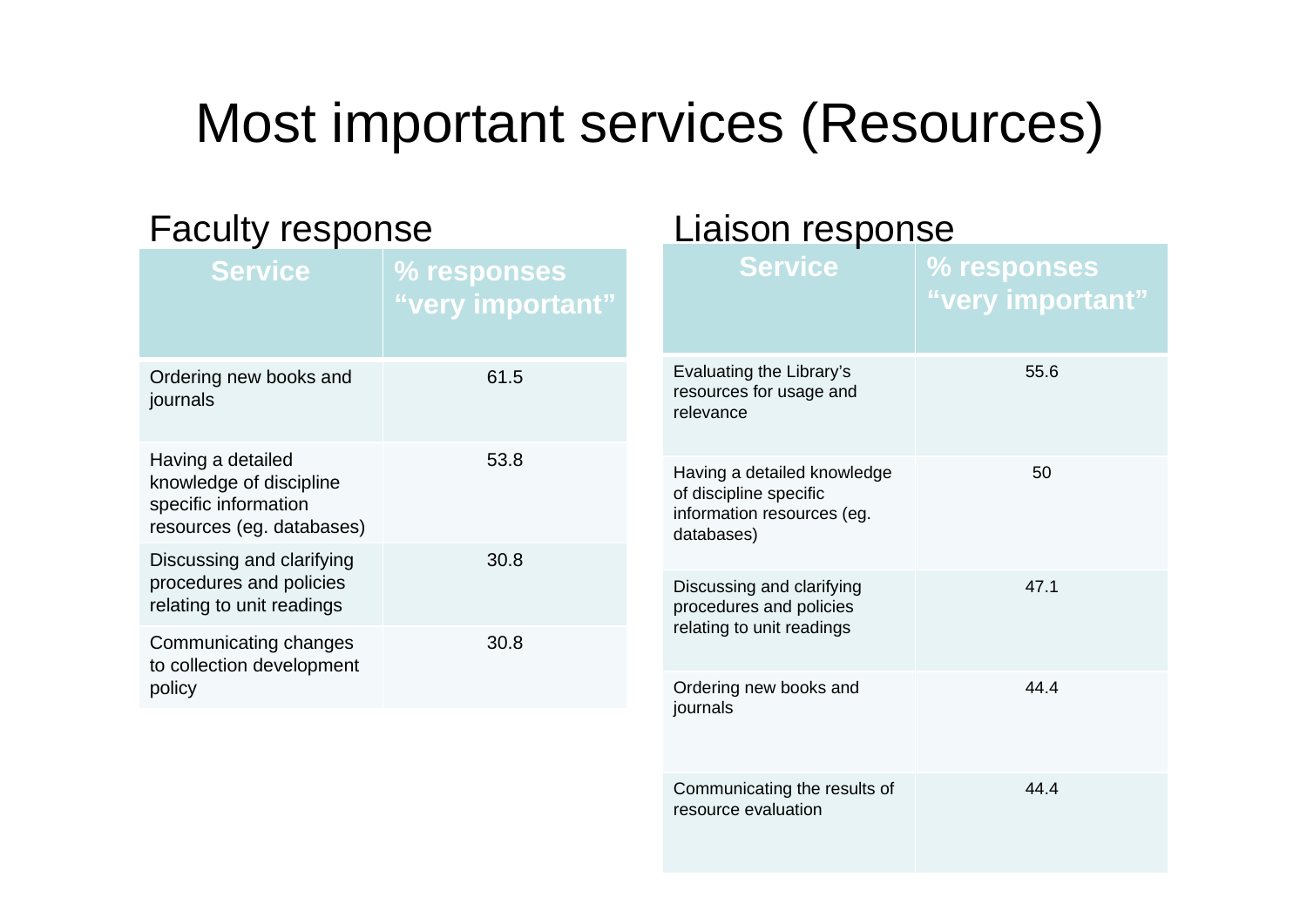### Least important services (Resources)

#### Faculty response **Liaison** response

Library's collection

budget

| <b>Service</b>                                                                | % responses<br>"neutral" or<br><b>lower</b> | <b>Service</b>                                                        | % responses<br>"neutral" or<br>lower |
|-------------------------------------------------------------------------------|---------------------------------------------|-----------------------------------------------------------------------|--------------------------------------|
| Setting up RSS or<br>email alerts to be<br>sent to academics<br>directly from | 53.9                                        | Providing regular<br>notification of new titles<br>in the Library     | 50                                   |
| publishers and<br>databases                                                   |                                             | Setting up RSS or<br>email alerts to be sent<br>to academics directly | 44.5                                 |
| Offering seminars for<br>academics on the<br>Library's resources              | 53.9                                        | from publishers and<br>databases                                      |                                      |
| Sending regular<br>updates on the                                             | 38.5                                        |                                                                       |                                      |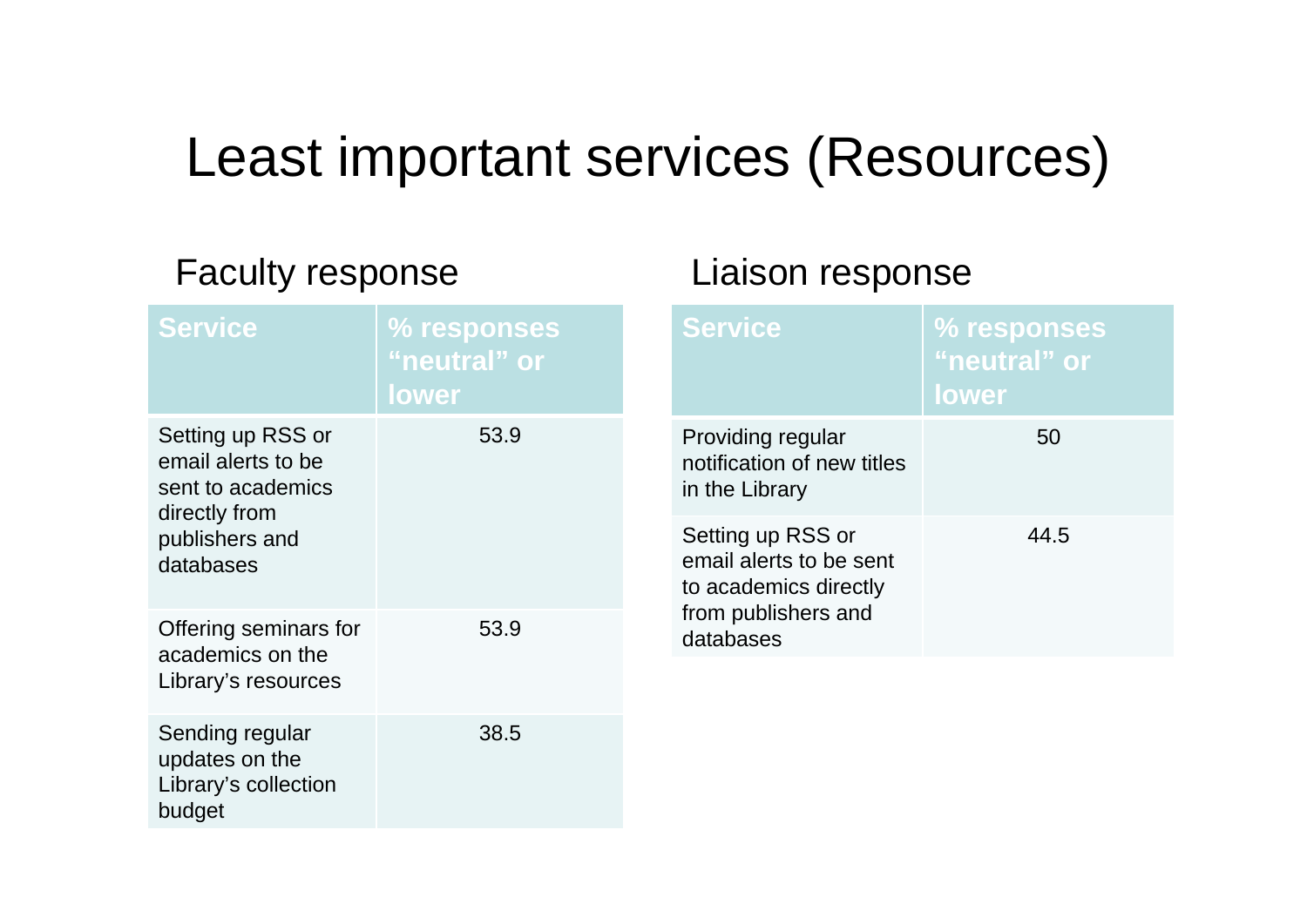## Greatest difference in importance rating (Resources)

| <b>Service</b>                                                                    | <b>Faculty - %</b><br>"important" or higher | Liaison - % "important"<br>or higher (± difference) |
|-----------------------------------------------------------------------------------|---------------------------------------------|-----------------------------------------------------|
| Sending regular updates on<br>the Library's collection<br>budget                  | 46.2                                        | 76.5<br>$(+30.3)$                                   |
| Discussing and clarifying<br>procedures and policies<br>relating to unit readings | 53.9                                        | 82.4<br>$(+28.5)$                                   |
| Evaluating the Library's<br>resources for usage and<br>relevance                  | 76.9                                        | 100<br>$(+23.1)$                                    |
| Providing regular<br>notification of new titles in<br>the Library                 | 69.3                                        | 50<br>$(-19.3)$                                     |
| Offering seminars for<br>academics on the Library's<br>resources                  | 46.2                                        | 72.2<br>$(+18.3)$                                   |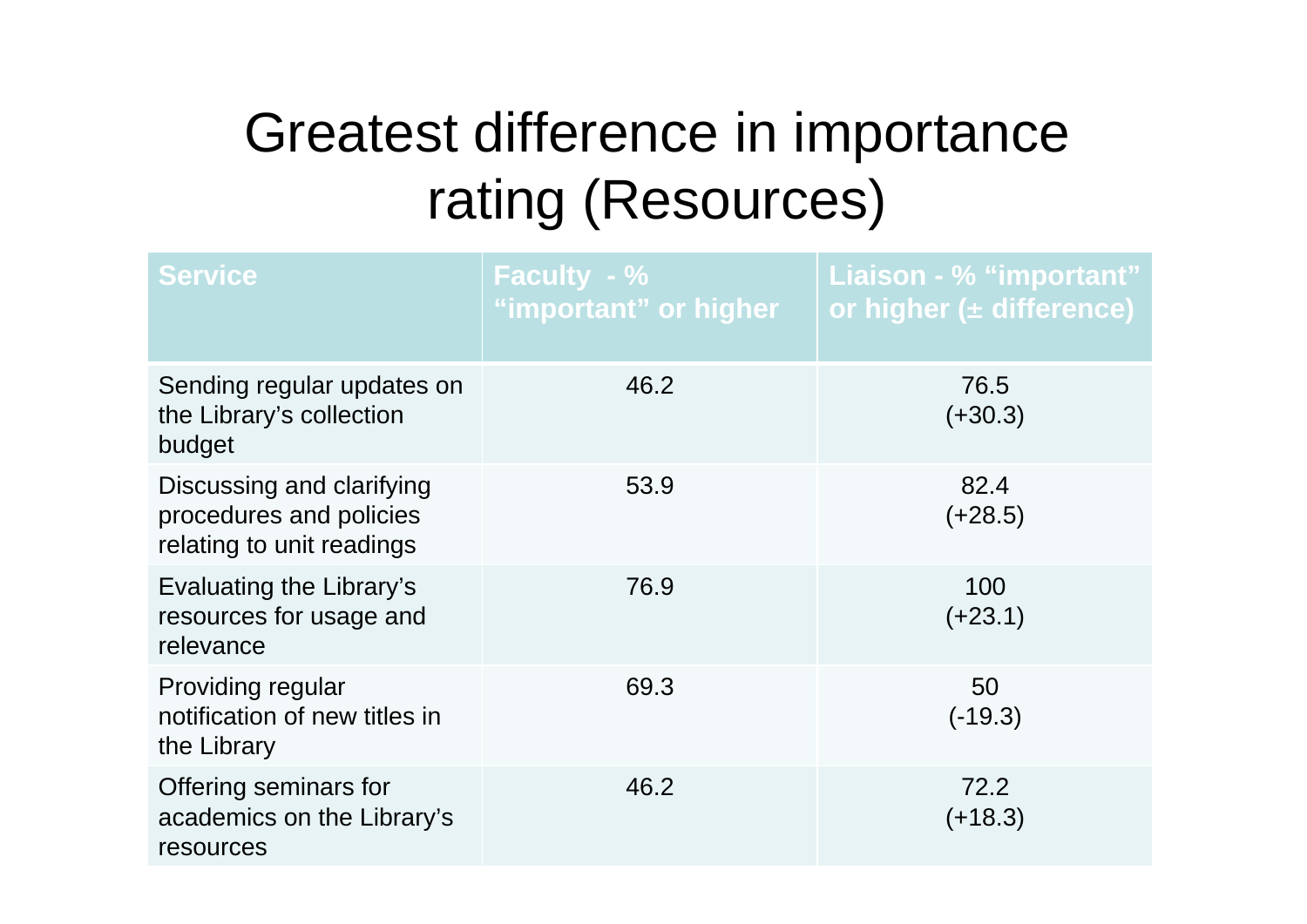### Most important services (Research)

#### Faculty response Liaison response

management

| <b>Service</b>                                                                          | % responses "very<br>important" | <b>Service</b>                                                                          | % responses "very<br>important" |
|-----------------------------------------------------------------------------------------|---------------------------------|-----------------------------------------------------------------------------------------|---------------------------------|
| Being available as<br>resource consultants for<br>postgraduate students                 | 63.6                            | Being available as resource<br>consultants for postgraduate<br>students                 | 55.6                            |
| Being available for<br>consultation for literature<br>searches                          | 63.6                            | Keeping postgraduate<br>supervisors up -to-date                                         | 44.8                            |
| Providing advanced<br>database training for                                             | 54.5                            | regarding resources and<br>training for their students                                  |                                 |
| academics<br>Keeping postgraduate<br>supervisors up -to-date<br>regarding resources and | 36.4                            | Providing information on the<br>development and benefits of<br>open access repositories | 33.3                            |
| training for their students                                                             |                                 |                                                                                         |                                 |
| Providing training in the<br>use of EndNote                                             | 36.4                            |                                                                                         |                                 |
| Providing advice and<br>training for data                                               | 36.4                            |                                                                                         |                                 |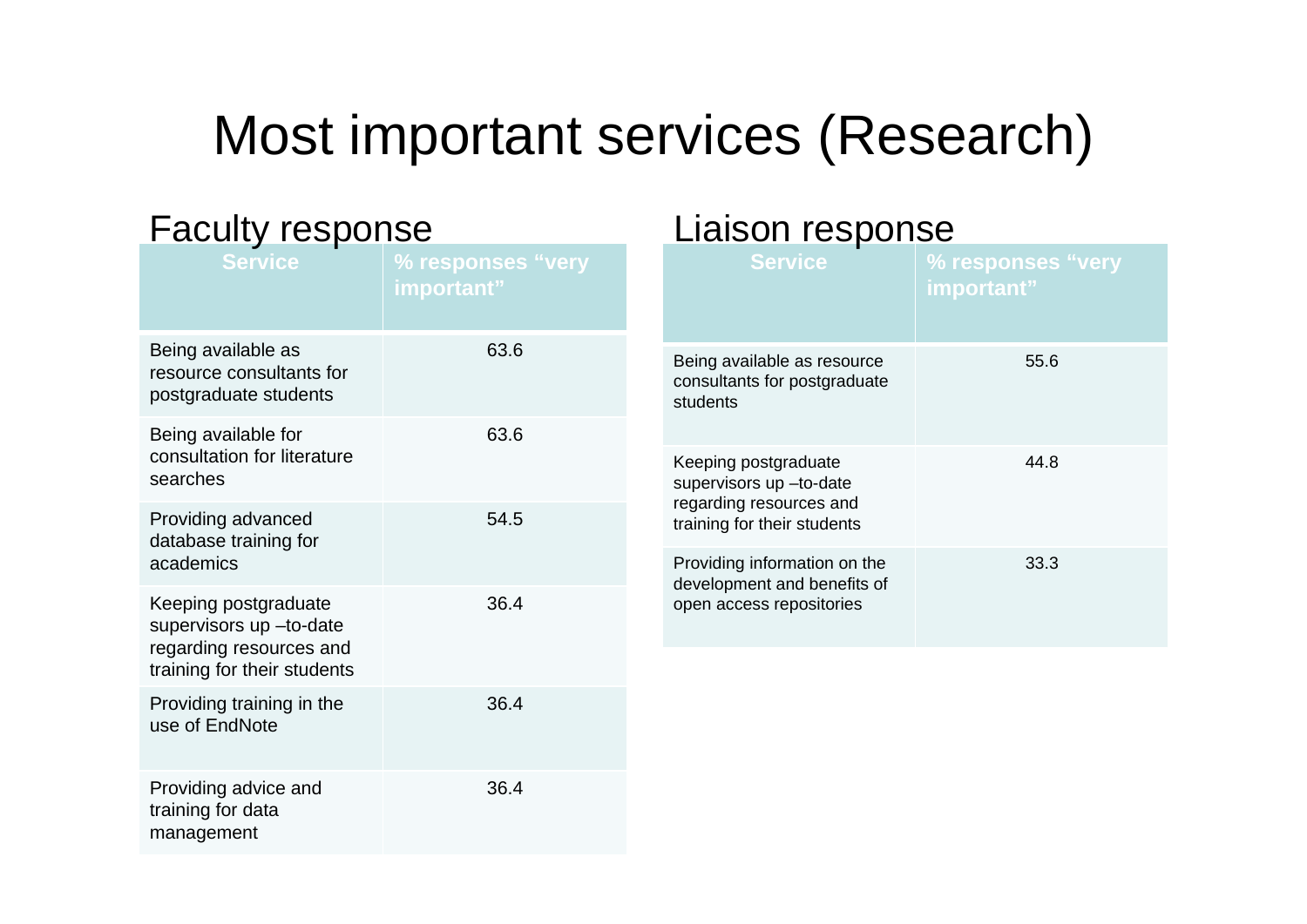### Least important services (Research)

#### Faculty response Liaison response

| <b>Service</b>                                                              | % responses<br>"neutral" or<br><b>lower</b> | <b>Service</b>                                                        | % responses<br>"neutral" or<br><b>lower</b> |
|-----------------------------------------------------------------------------|---------------------------------------------|-----------------------------------------------------------------------|---------------------------------------------|
| Participation in<br><b>Faculty research</b><br>meetings                     | 54.5                                        | Informing academics<br>when their work has<br>been cited              | 77.9                                        |
| Guiding me in setting<br>up table of contents<br>alerts                     | 36.4                                        | Providing regular<br>summaries of<br>academics' publication<br>impact | 72.3                                        |
| Guiding me in setting<br>up search alerts                                   | 36.4                                        | Providing regular<br>summaries of<br>School/Faculty                   | 64.7                                        |
| Informing me of<br>developments in the<br>measurement of<br>research impact | 36.4                                        | publication impact                                                    |                                             |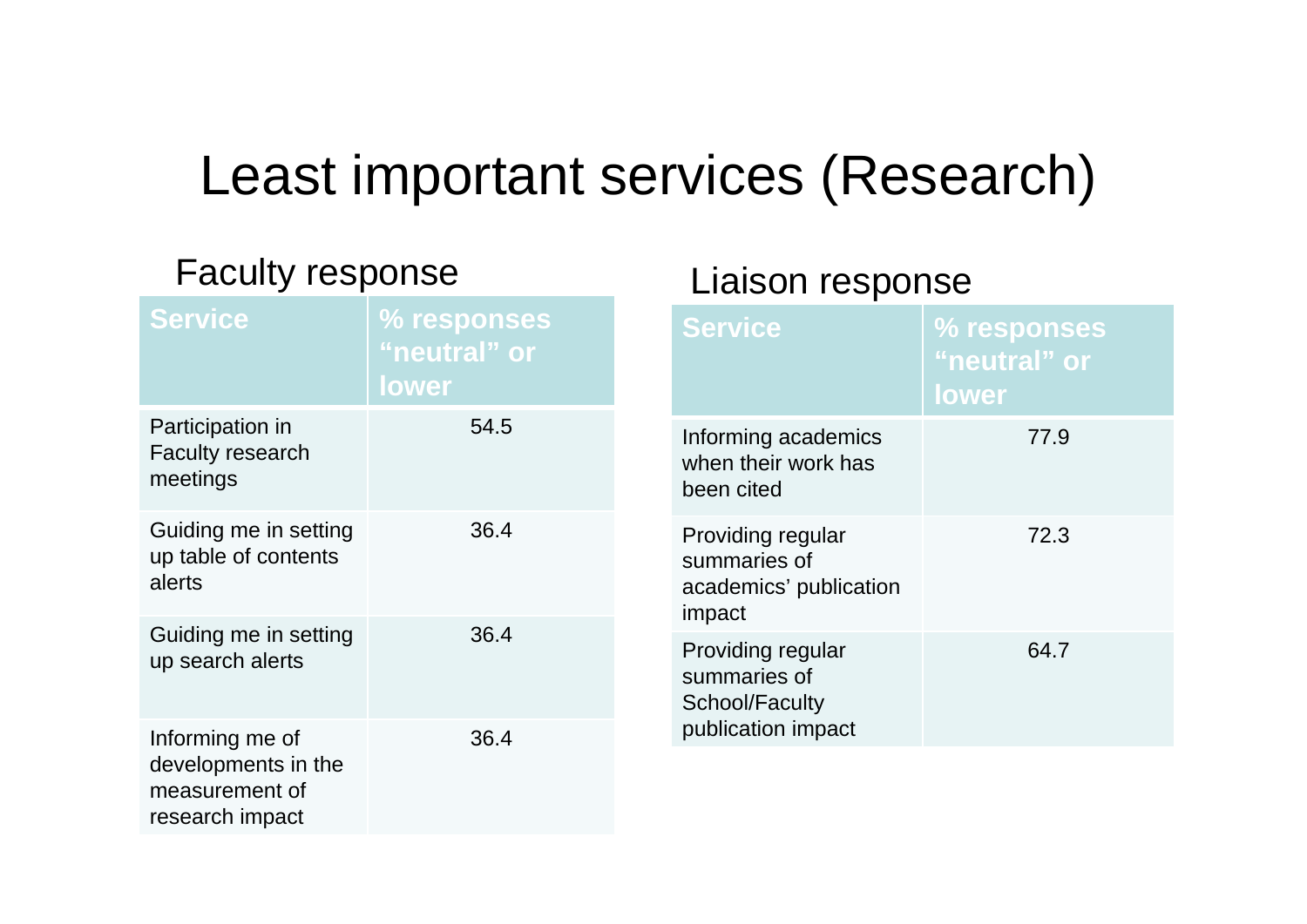## Greatest difference in importance rating (Research)

| <b>Service</b>                                                                                        | Faculty - %<br>"important" or higher | Liaison - % "important"<br>or higher $(±$ difference) |
|-------------------------------------------------------------------------------------------------------|--------------------------------------|-------------------------------------------------------|
| Informing academics when their work<br>has been cited                                                 | 63.7                                 | 22.3<br>$(-41.4)$                                     |
| Guiding academics in setting up table<br>of contents alerts                                           | 45.7                                 | 83.4<br>$(+37.7)$                                     |
| Providing regular summaries of<br>School/Faculty publication impact                                   | 72.7                                 | 35.3<br>$(-37.4)$                                     |
| Keeping postgraduate supervisors<br>up-to-date regarding resources and<br>training for their students | 54.6                                 | 88.8<br>$(+34.2)$                                     |
| Being available for consultation for<br>literature searches                                           | 70.7                                 | 100<br>$(+29.3)$                                      |
| Providing regular summaries of my<br>research impact                                                  | 54.6                                 | 27.8<br>$(-26.8)$                                     |
| Participation in Faculty research<br>meetings                                                         | 45.5                                 | 72.2<br>$(+26.7)$                                     |
| Providing advice and support for data<br>management                                                   | 63.7                                 | 38.9<br>$(-24.8)$                                     |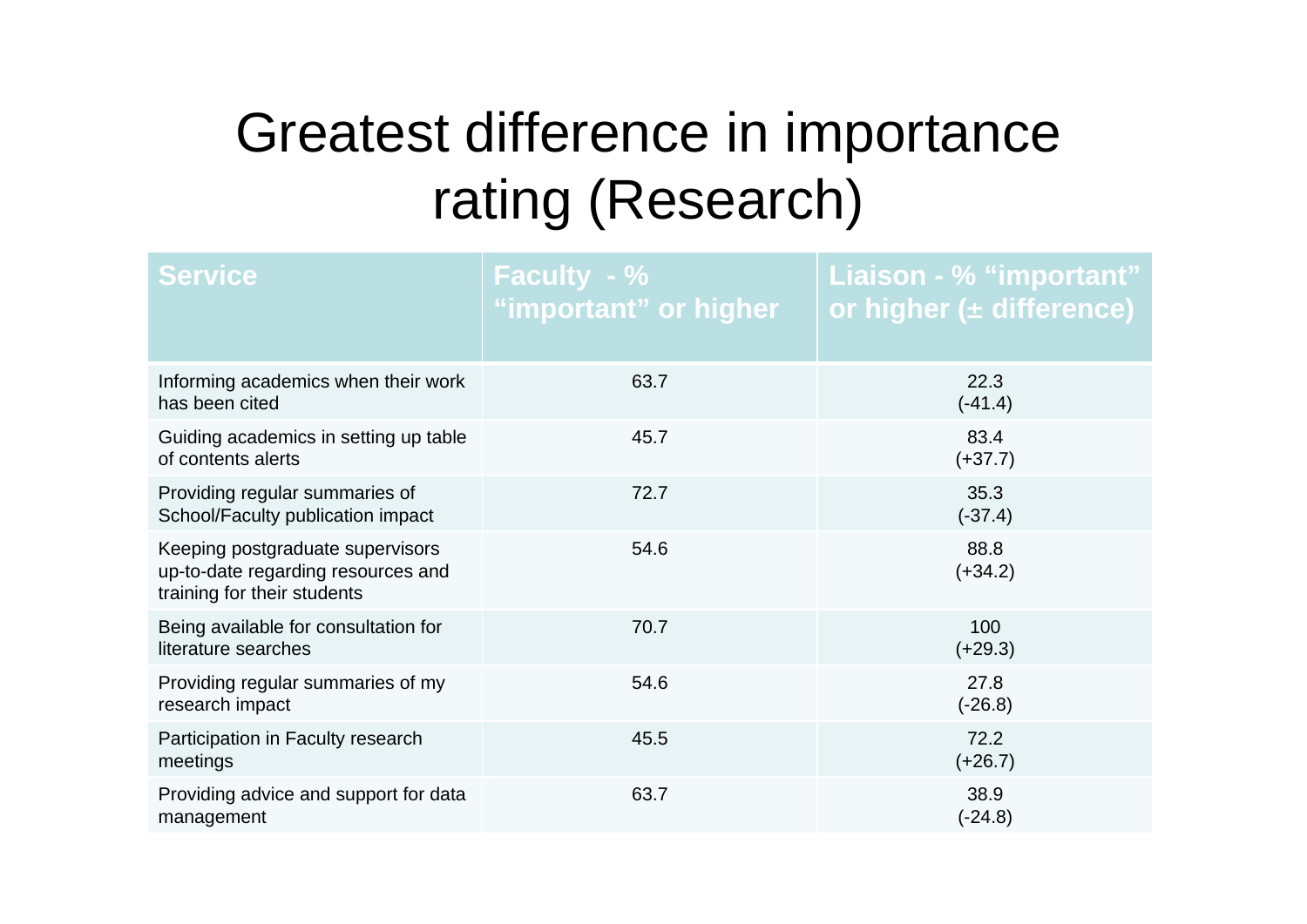### Most important services (Teaching and Learning)

#### Faculty response Liaison response

| <b>Service</b>                                                                                                                         | % responses "very<br>important" |
|----------------------------------------------------------------------------------------------------------------------------------------|---------------------------------|
| Providing help desk support to<br>undergraduate students                                                                               | 63.6                            |
| Maintaining accurate and current<br>referencing helpsheets                                                                             | 63.6                            |
| Maintaining relevant, up-to-date<br><b>Subject Guides</b>                                                                              | 63.6                            |
| Developing online tutorials for basic<br>information literacy skills                                                                   | 63.6                            |
| Developing other e-learning<br>resources to support teaching and<br>skill development                                                  | 54.5                            |
| Developing unit-based information<br>skills training workshops and<br>lectures for undergraduates                                      | 54.5                            |
| Development and communication<br>of the Information Literacy<br>Framework                                                              | 45.5                            |
| Working in partnership with unit<br>coordinators to embed progressive<br>development of information literacy<br>skills across programs | 36.4                            |
| Informing me of resources or<br>services that support my teaching                                                                      | 36.4                            |

| Service                                                                                                                                   | % responses "very<br>important" |
|-------------------------------------------------------------------------------------------------------------------------------------------|---------------------------------|
| Maintaining relevant, up-to-<br>date Subject Guides                                                                                       | 66.7                            |
| Working in partnership with<br>unit coordinators to embed<br>progressive development of<br>information literacy skills<br>across programs | 61.1                            |
| Providing help desk support to<br>undergraduate students                                                                                  | 55.6                            |
| Knowledge of academics'<br>teaching interests                                                                                             | 50                              |
| Participation in Faculty<br>Teaching and Learning<br>Committees                                                                           | 44.4                            |
| <b>Participation in Course</b><br>Development committees                                                                                  | 38.9                            |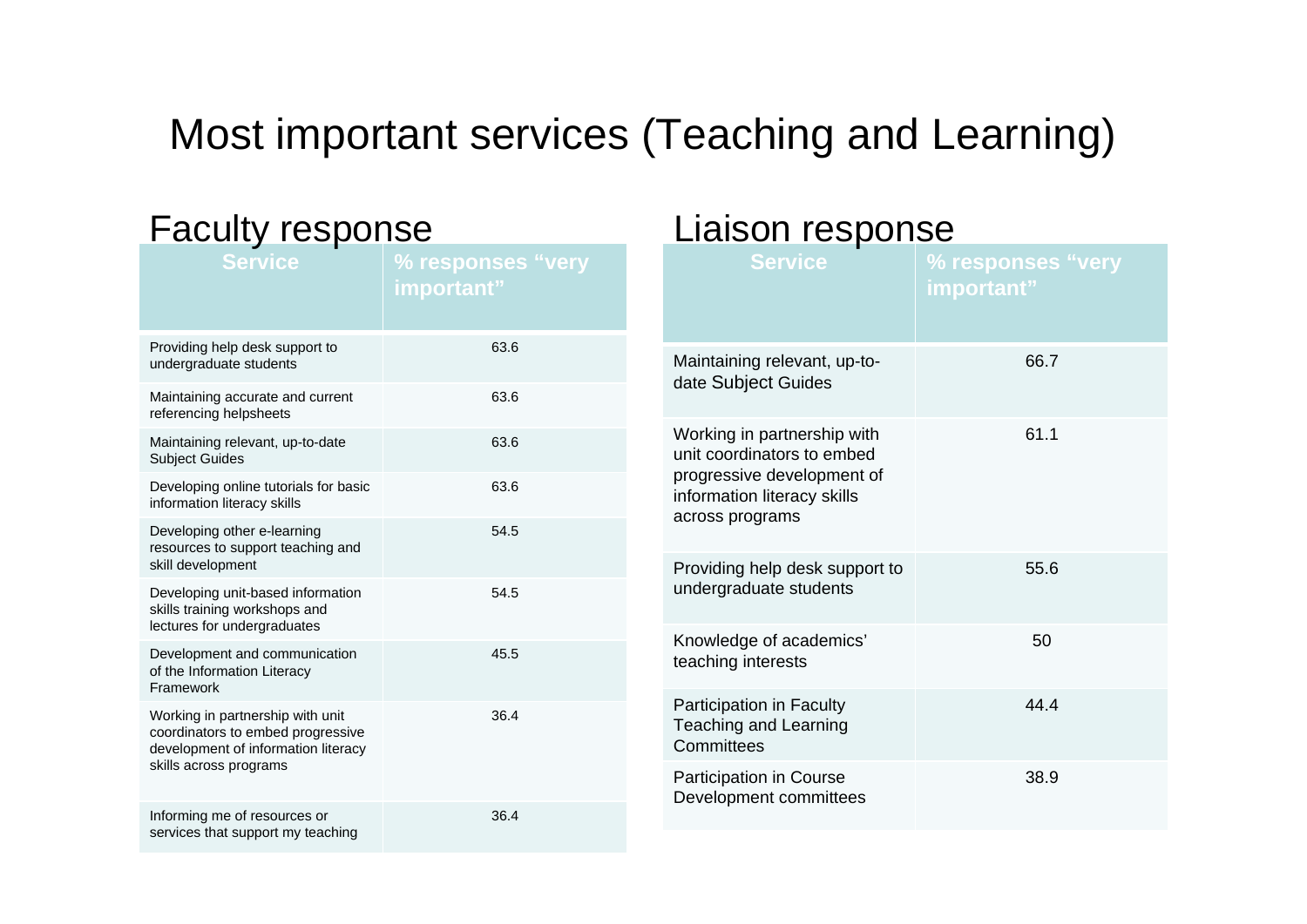### Least important services (Teaching and Learning)

### Faculty response **Liaison** response

| <b>Service</b>                                                                | % responses<br>"neutral" or<br>lower | <b>Service</b>                                                                                                                          | % responses<br>"neutral" or<br>lower |
|-------------------------------------------------------------------------------|--------------------------------------|-----------------------------------------------------------------------------------------------------------------------------------------|--------------------------------------|
| Participation in<br><b>Course Development</b><br>committees                   | 54.5                                 | Maintaining accurate<br>and current referencing<br>helpsheets<br>Development and<br>communication of the<br><b>Information Literacy</b> | 44.5                                 |
| Contributing to the<br>development of<br><b>Graduate Attributes</b>           | 45.5                                 |                                                                                                                                         | 38.9                                 |
| Participation in<br><b>Faculty Teaching and</b><br><b>Learning Committees</b> | 36.4                                 | <b>Framework</b>                                                                                                                        |                                      |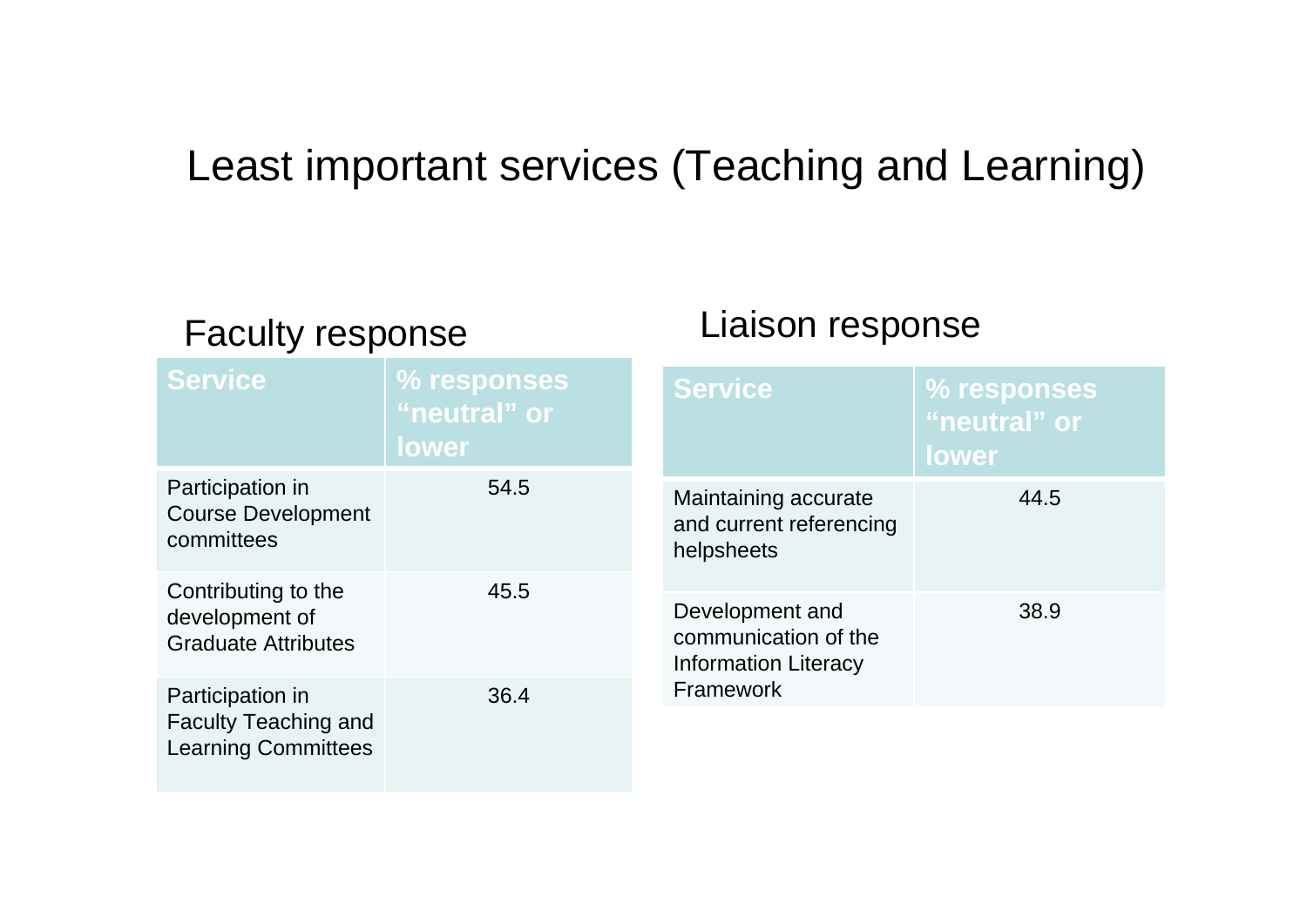### Greatest difference in importance rating (Teaching and Learning)

| <b>Service</b>                                                                                                                         | <b>Faculty - %</b><br>"important" or higher | Liaison - % "important"<br>or higher $(±$ difference) |
|----------------------------------------------------------------------------------------------------------------------------------------|---------------------------------------------|-------------------------------------------------------|
| Working in partnership with unit<br>coordinators to embed progressive<br>development of information literacy skills<br>across programs | 54.6                                        | 94.4<br>$(+39.8)$                                     |
| Contributing to the development of<br><b>Graduate Attributes</b>                                                                       | 54.6                                        | 94.4<br>$(+39.8)$                                     |
| Informing academics of resources or<br>services that support their teaching                                                            | 63.7                                        | 100<br>$(+36.3)$                                      |
| Participation in the Faculty Teaching and<br><b>Learning Committee</b>                                                                 | 54.6                                        | 88.8<br>$(+34.2)$                                     |
| Participation in Course Development<br>committees                                                                                      | 45.4                                        | 77.8<br>$(+32.4)$                                     |
| Knowledge of academics' teaching<br>interests                                                                                          | 63.7                                        | 94.4<br>$(+30.7)$                                     |
| Maintaining accurate and current<br>referencing helpsheets                                                                             | 72.7                                        | 55.6<br>$(-17.1)$                                     |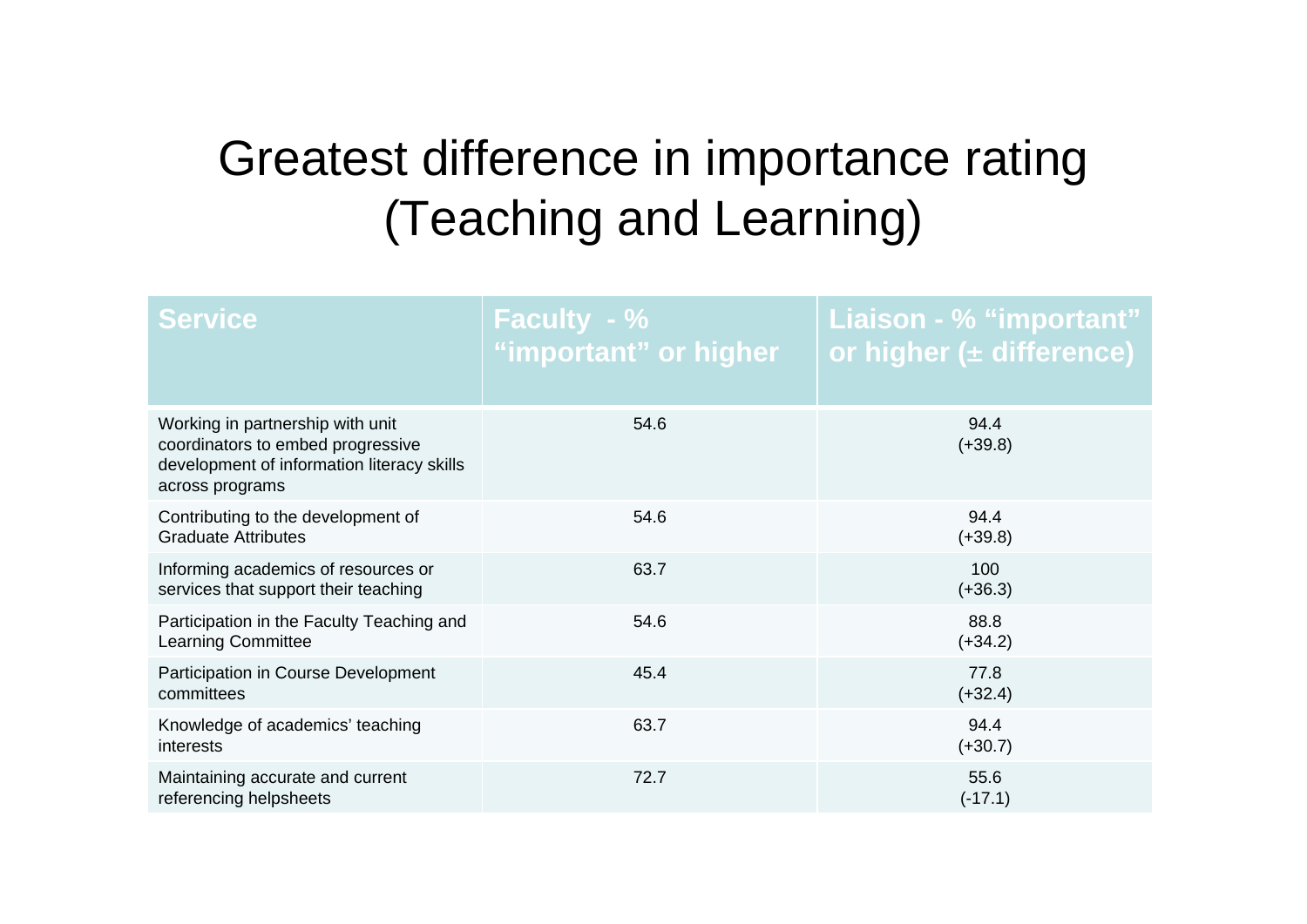### Most important services (Communication)

#### Faculty response Liaison response

| <b>Service</b>                                                                                               | % responses "very<br>important" | <b>Service</b>                                                    | % responses "very<br>important" |  |
|--------------------------------------------------------------------------------------------------------------|---------------------------------|-------------------------------------------------------------------|---------------------------------|--|
| Contacting new staff<br>members to introduce<br>them to the Library's<br>resources, services and<br>contacts | 72.7                            | Being available for<br>consultation<br>appointments               | 77.8                            |  |
| Making regular contact<br>with all academics                                                                 | 45.5                            | Contacting new staff<br>members to introduce                      | 61.1                            |  |
| Regularly meeting with<br>academic staff                                                                     | 45.5                            | them to the Library's<br>resources, services and<br>contacts      |                                 |  |
| Updating staff on services<br>available through the<br>Library                                               | 45.5                            | Updating staff on<br>services available                           | 61.1                            |  |
| Informing Faculty of<br>changes in the Library                                                               | 45.5                            | through the Library                                               |                                 |  |
| Representing<br>Faculty/Schools' interests<br>and opinions in Library<br>meetings and policy                 | 45.5                            | <b>Regularly visiting</b><br><b>Faculty or School</b><br>building | 50                              |  |
| development                                                                                                  |                                 |                                                                   |                                 |  |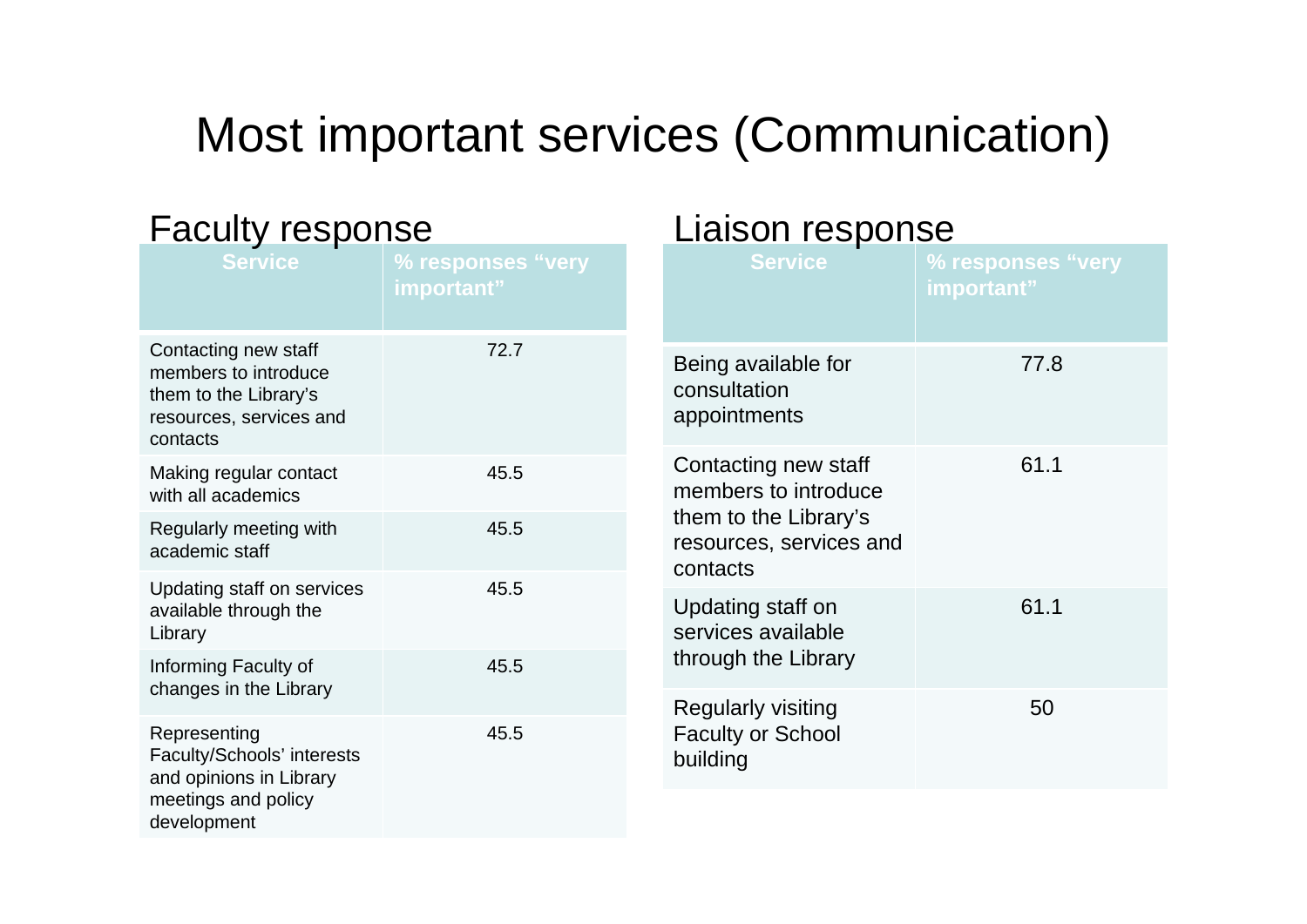### Least important services (Communication)

#### Faculty response **Liaison** response

| <b>Service</b>                                 | % responses<br>"neutral" or<br>lower |
|------------------------------------------------|--------------------------------------|
| Participating in<br><b>School meetings</b>     | 72.8                                 |
| Participating in<br><b>Faculty</b><br>meetings | 54.5                                 |

| <b>Service</b>                              | % responses<br>"neutral" or<br><b>lower</b> |
|---------------------------------------------|---------------------------------------------|
| Participating in<br><b>Faculty meetings</b> | 38.9                                        |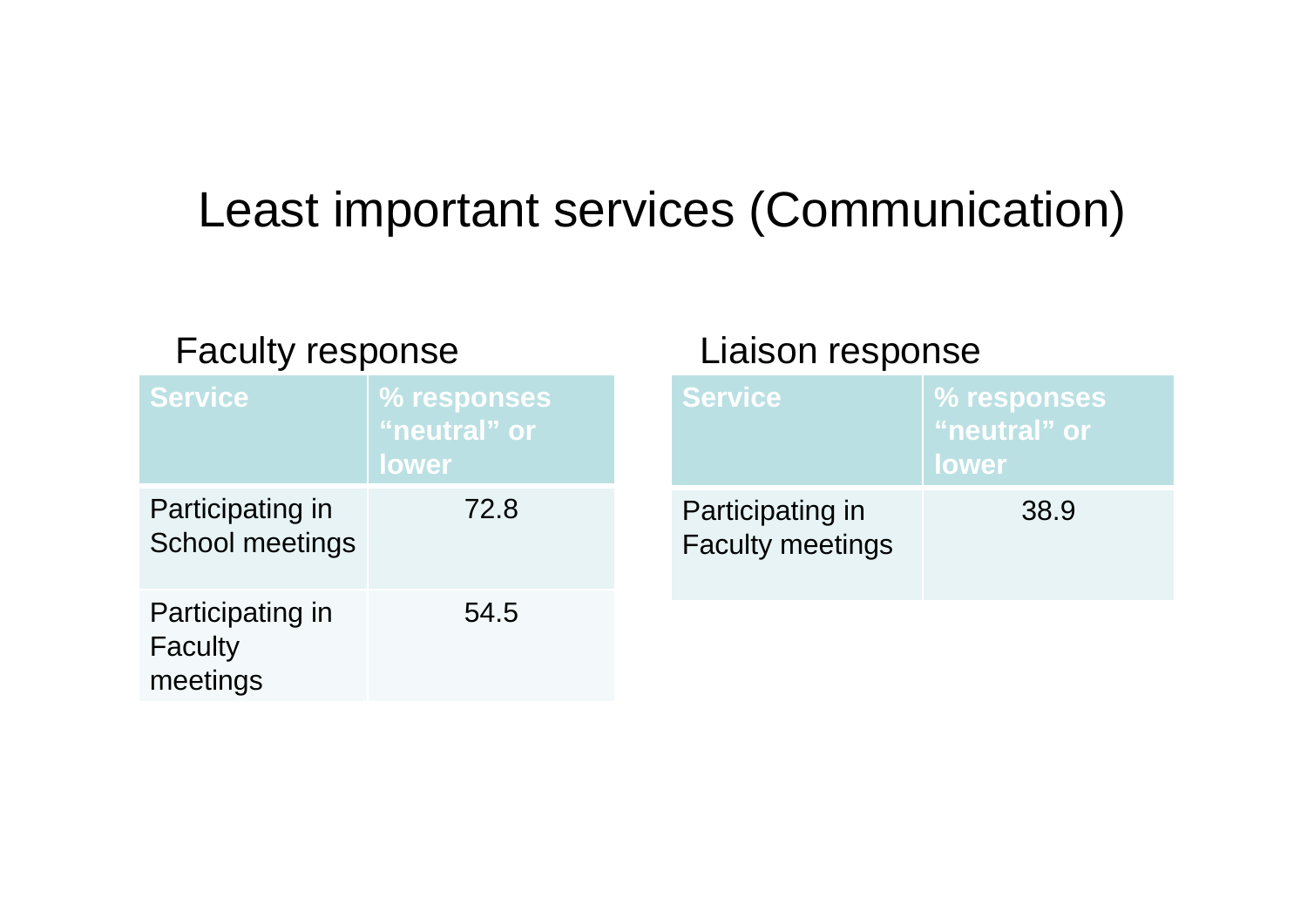### Greatest difference in importance rating (Communication)

| <b>Service</b>                                  | <b>Faculty - %</b><br>"important" or higher | <b>Liaison - % "important"</b><br>or higher $(±$ difference) |
|-------------------------------------------------|---------------------------------------------|--------------------------------------------------------------|
| <b>Participating in School</b><br>meetings      | 27.3                                        | 83.3<br>$(+56)$                                              |
| <b>Participating in Faculty</b><br>meetings     | 36.4                                        | 61.1<br>$(+24.7)$                                            |
| <b>Regularly meeting with</b><br>academic staff | 63.7                                        | 83.3<br>$(+19.6)$                                            |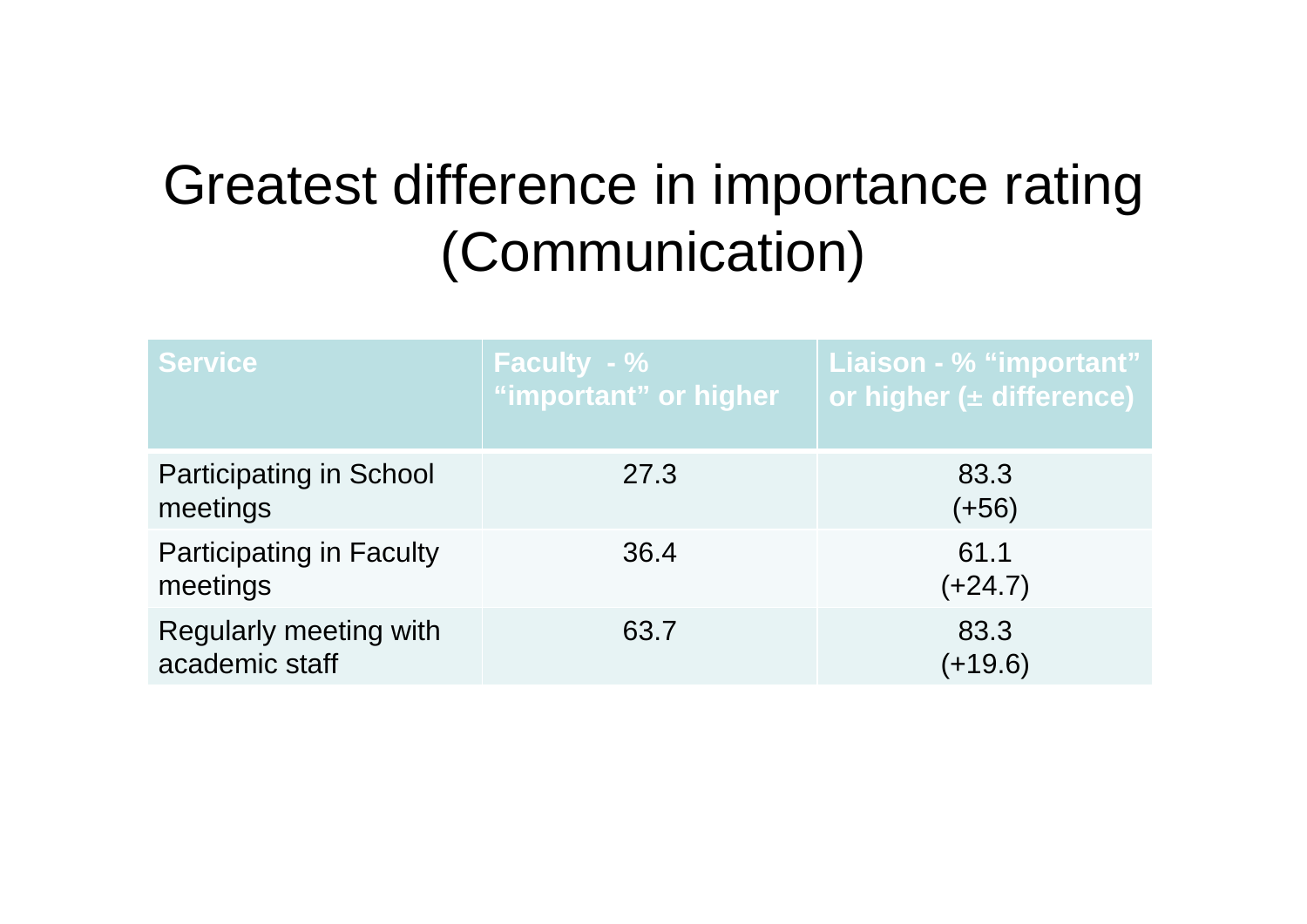### Faculty (Liaison) average ratings for importance across service areas

| <b>Service</b>   | % 'important'<br>or higher | % 'neutral' or<br><b>lower</b> | % NA     |
|------------------|----------------------------|--------------------------------|----------|
| <b>Resources</b> | 66.4                       | 31.8                           | 3.5      |
|                  | (76.2)                     | (23.8)                         | (0)      |
| Research         | 64.2                       | 26.2                           | 9.6      |
|                  | (73.6)                     | (26.4)                         | (0)      |
| Teaching and     | 64.4                       | 25.8                           | 9.8      |
| Learning         | (87.6)                     | (12.5)                         | (0)      |
| Communication    | 74.5                       | 25.5                           | $\Omega$ |
|                  | (89.4)                     | (10)                           | (0.6)    |

% 'important' or higher in overall rating: 85.7 (84.2)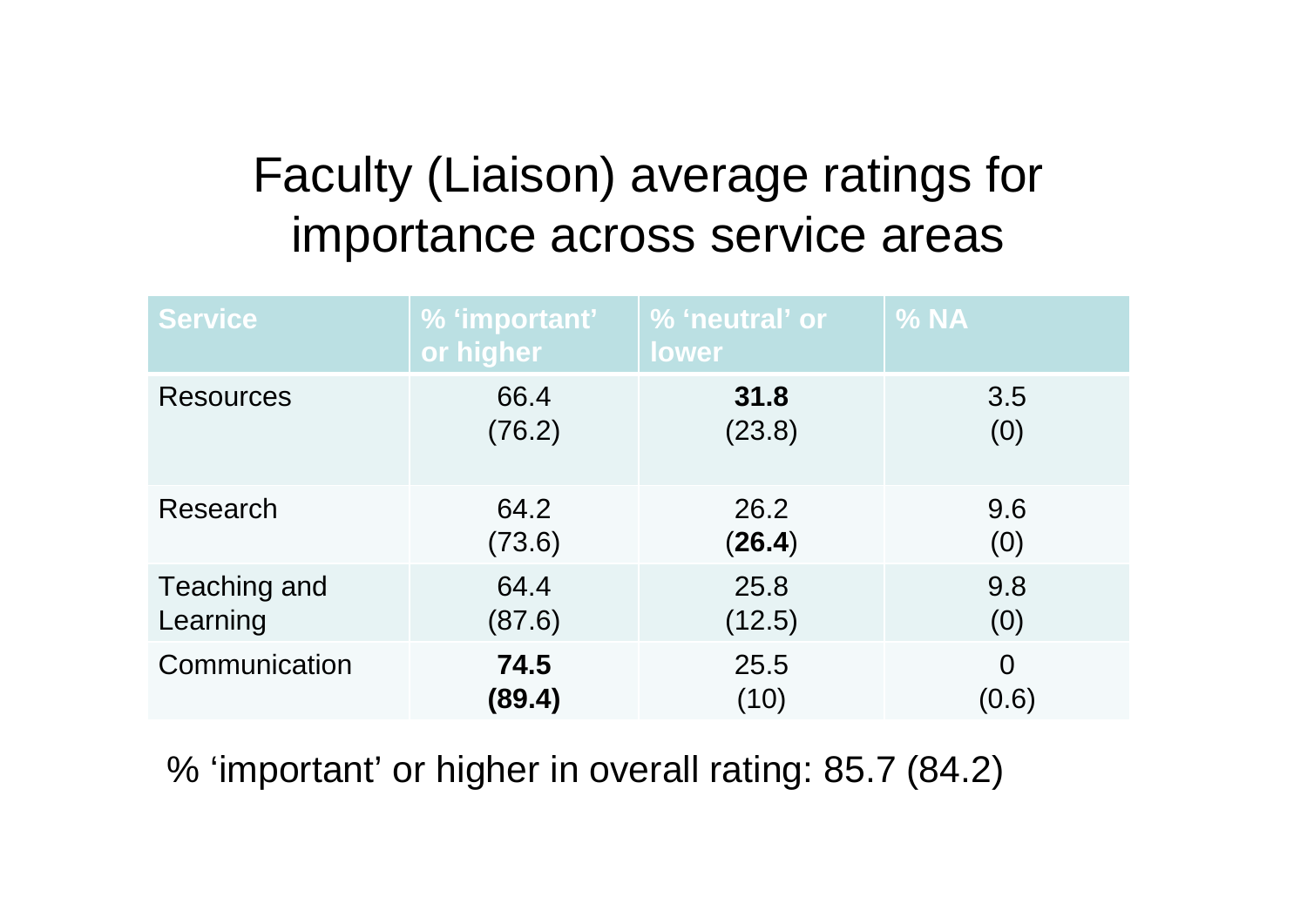

#### $\cap$  E 11. **TAC**

# Rating performance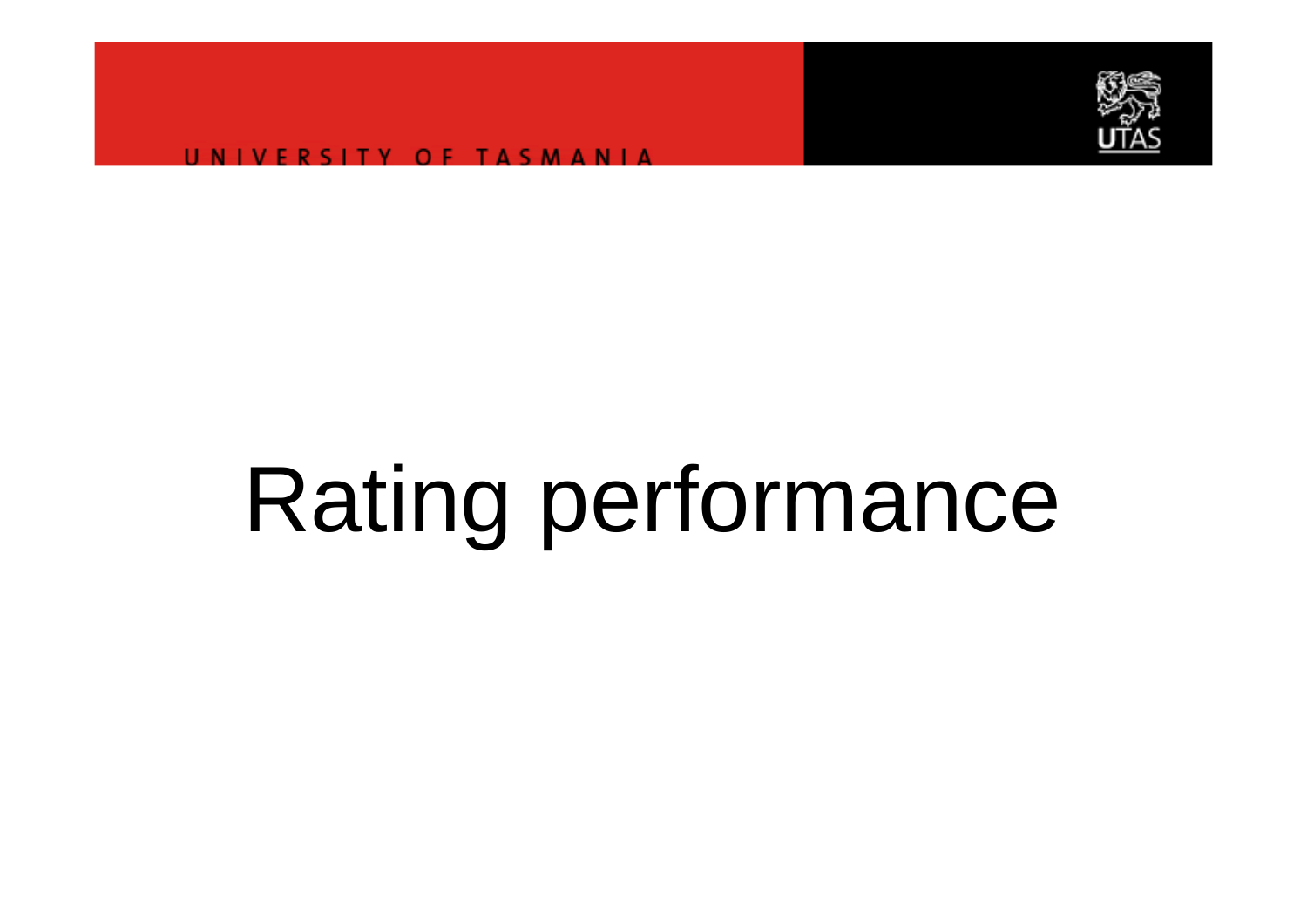Q: How well do liaison activities support (your) teaching, research or other academic activities?

#### Overall Faculty response:

|                                    | <b>very good</b> | ∣ good ∣ | neutral | poor    | very poor | I didn't<br><b>know this</b><br>service<br>existed |
|------------------------------------|------------------|----------|---------|---------|-----------|----------------------------------------------------|
| Please rate<br>our<br>performance: | 42.9%            | 21.4%    | 28.6%   | $0.0\%$ | $0.0\%$   | 7.1%                                               |
|                                    |                  | 64.3%    |         |         |           |                                                    |

#### Overall Liaison response:

|                                   | <b>very</b><br>good | good          | neutral | poor    | very poor   I didn't | know this<br><b>service</b><br>existed |
|-----------------------------------|---------------------|---------------|---------|---------|----------------------|----------------------------------------|
| Please rate<br>our<br>performance | 10.5%               | 52.6%         | 36.8%   | $0.0\%$ | $0.0\%$              | $0.0\%$                                |
|                                   |                     | $\sim$ $\sim$ |         |         |                      |                                        |

63.1%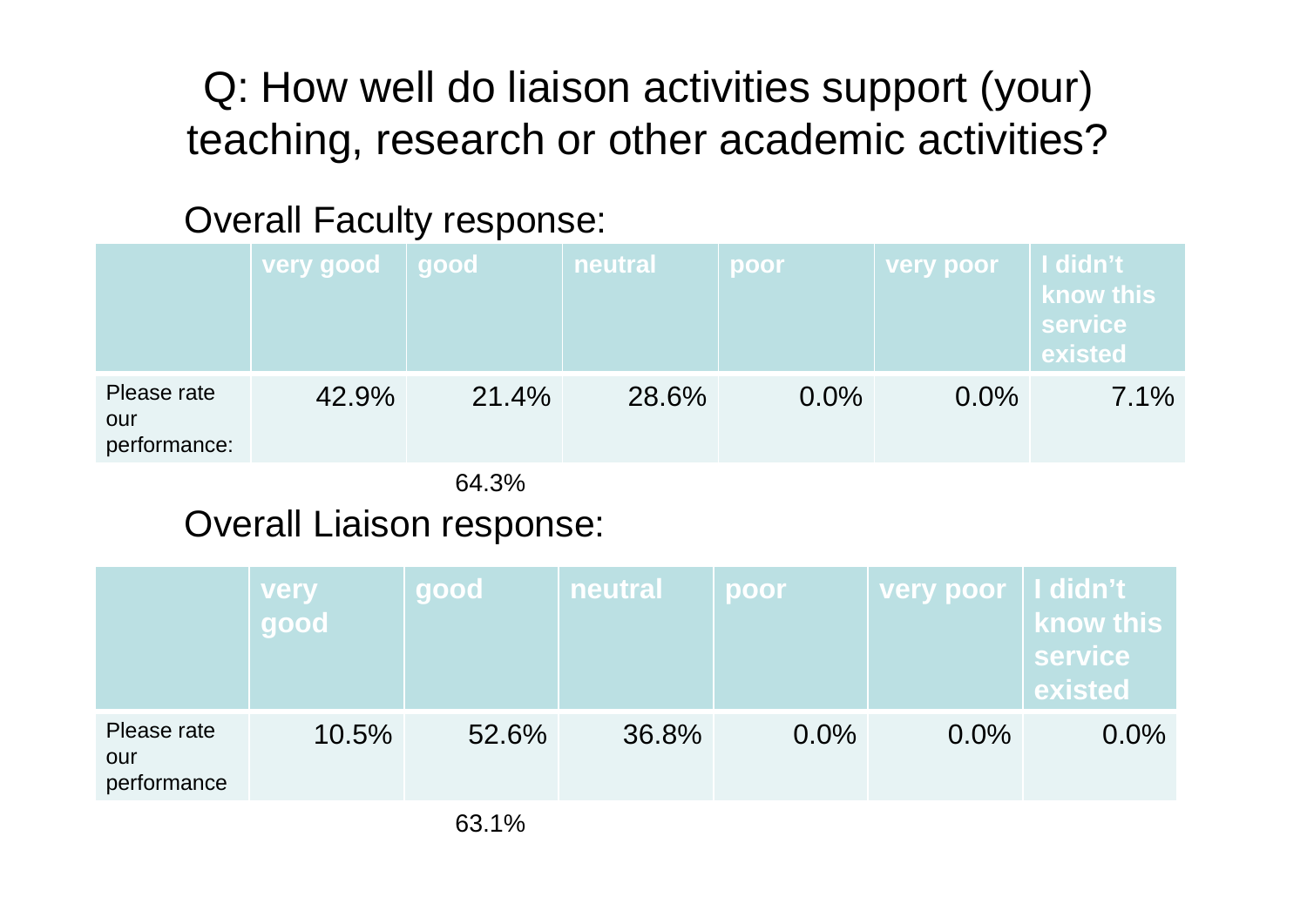### Faculty (Liaison) average ratings for performance across service areas

| <b>Service</b>   | $\sqrt{2}$ 'good' or<br>higher | % 'neutral' or<br>lower | % 'I didn't<br>know this<br>service<br>existed | % NA  |
|------------------|--------------------------------|-------------------------|------------------------------------------------|-------|
| <b>Resources</b> | 13.6                           | 31.8                    | 40                                             | 14.6  |
|                  | (42.6)                         | (57.4)                  | (0)                                            | (0)   |
| Research         | 9.7                            | 25                      | 56.9                                           | 8.4   |
|                  | (41.9)                         | (46.7)                  | (5.4)                                          | (5.9) |
| Teaching and     | 10                             | 21                      | 33.1                                           | 35.3  |
| Learning         | (56)                           | (40.1)                  | (2.2)                                          | (1.7) |
| Communication    | 28.9                           | 47.7                    | 15.5                                           | 7.9   |
|                  | (65)                           | (32.1)                  | (0)                                            | (2.1) |

% 'good' or higher in initial overall rating: 64.3 (63.1)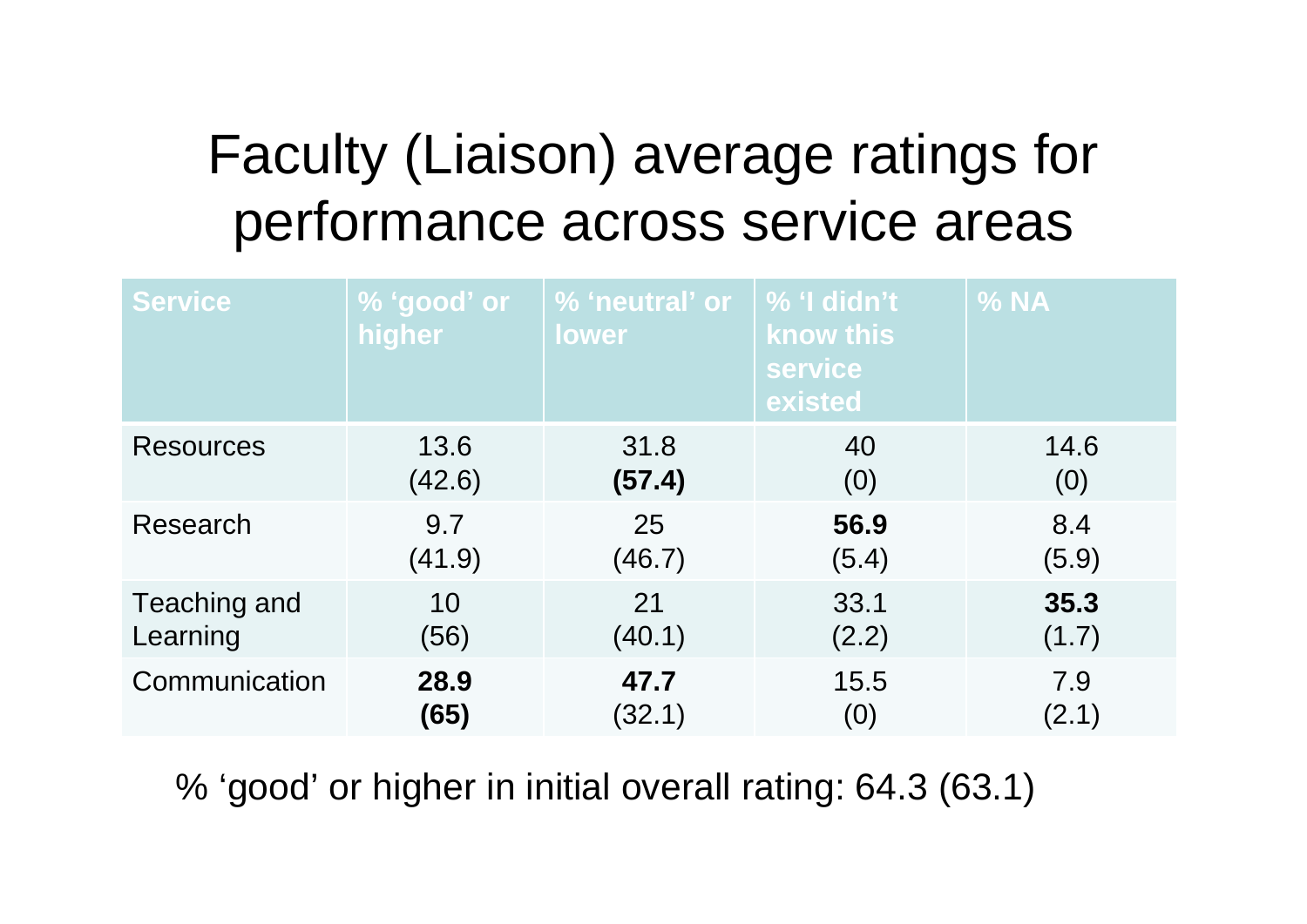Faculty member:

"Gosh if you do all these things you will be very busy!"

Liaison librarian:

*"There is insufficient time for liaison librarians to perform all these roles…it is impossible to do them all well"*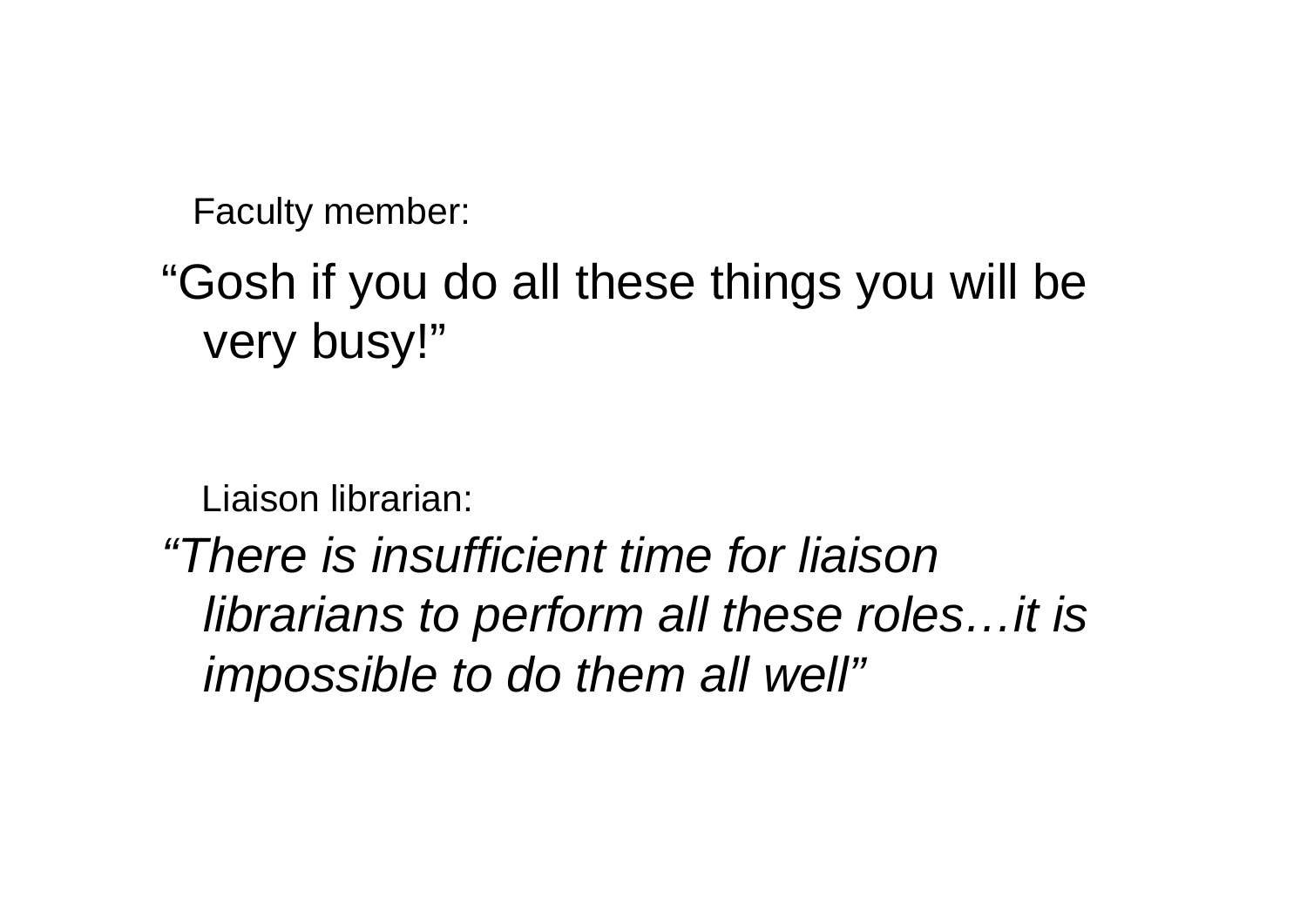"I feel the Library is doing a lot of 'fluff' around the edges but ignoring its principle role of providing access to books, journals and other information"

*"I think we need to be more targeted and focussed"*

"I've ticked NA… the time could be spent doing more valuable things"

*"We need to market our services within the operational context of the academic staff, ie. target our services to the flow of work of the academics"*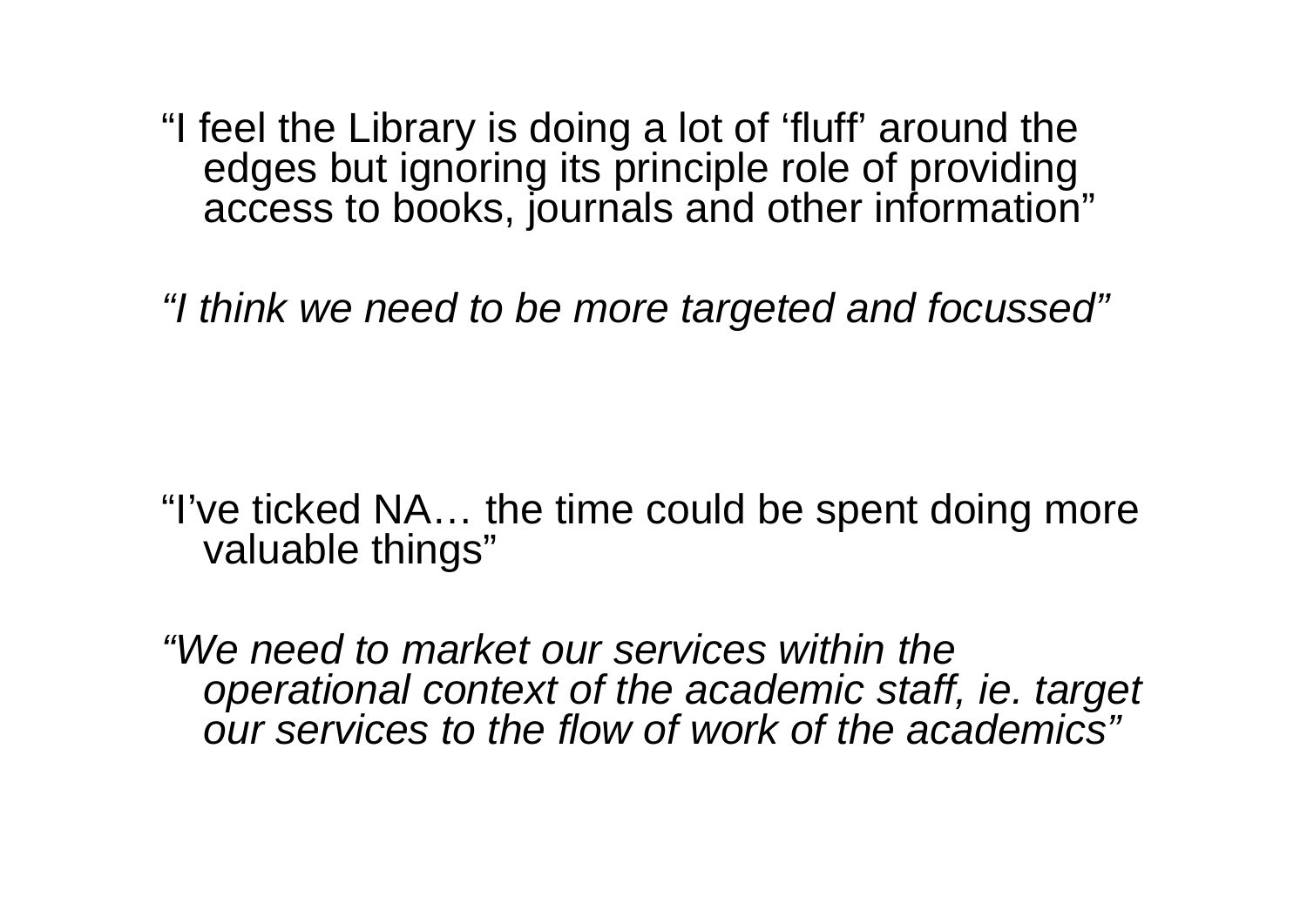"I'd rather the money was spent retaining journals in the Library"

*"Liaison services appear anywhere on this scale depending on the academic…"*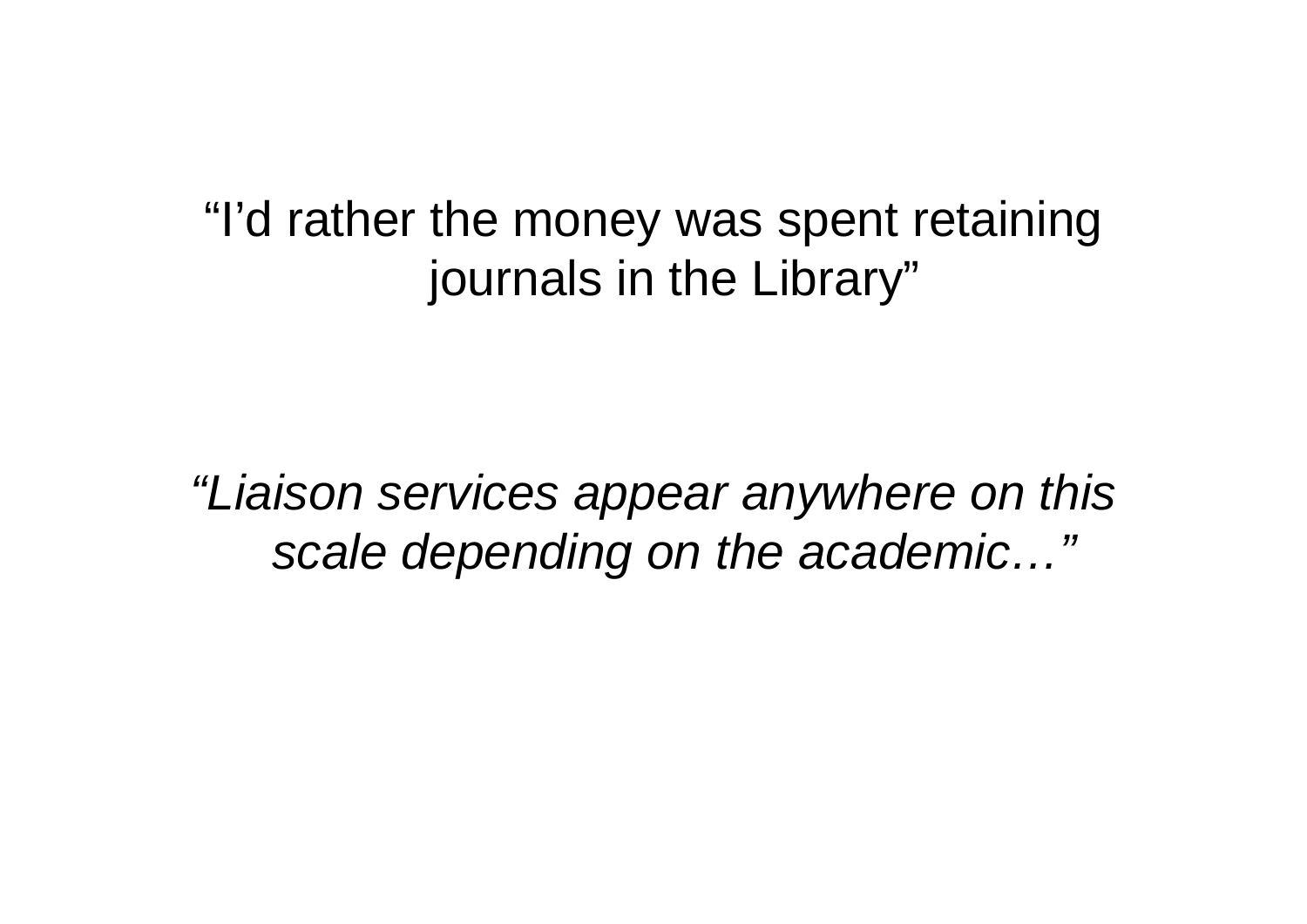"[Our liaison librarian] is very knowledgeable and she is always willing to help"

- "I think the Library does a great job. It provides a highly professional service to students and academics…please continue to do the magnificent job you have been doing"
- *"I think providing high quality service should be the priority, not achieving an unrealistic number of goals just to tick a box… good service should ensure repeat clients and good referrals to others"*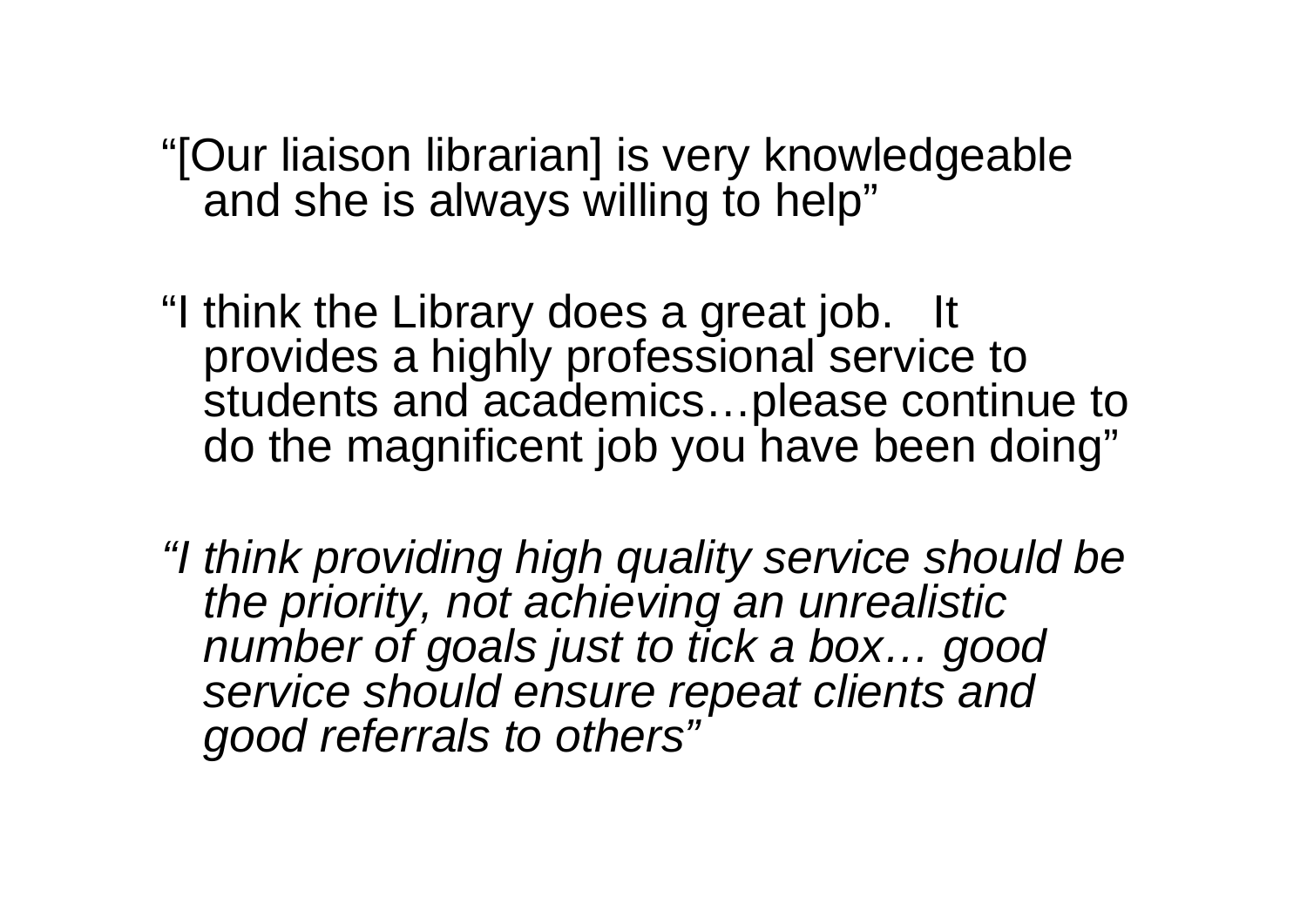"I may not have been paying attention – it seems I could expect more help than I have been expecting"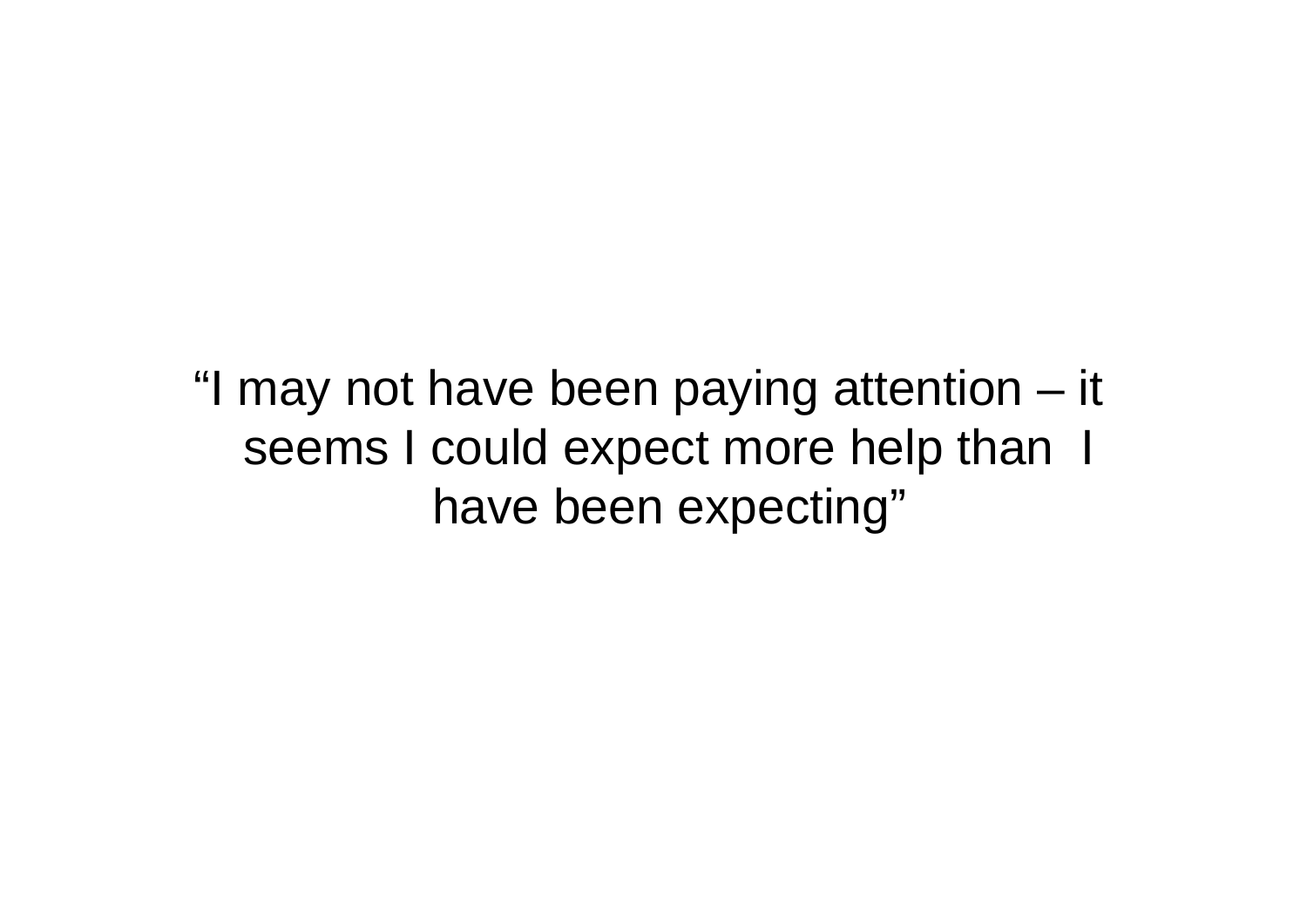



## What next?

- •Wider distribution
- •Stakeholder dialogue
- •Realignment of liaison practice